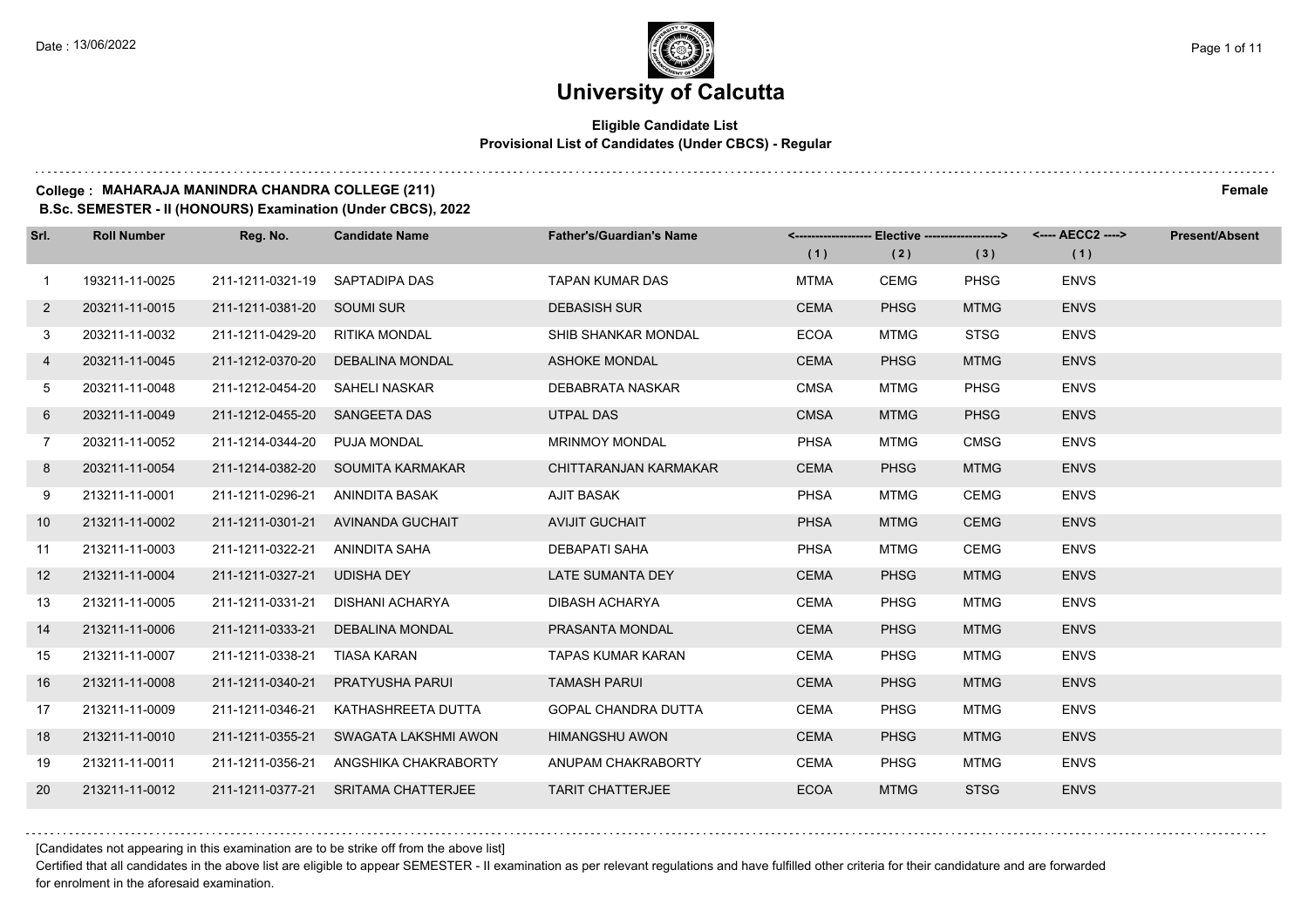#### **Eligible Candidate List Provisional List of Candidates (Under CBCS) - Regular**

### **College : MAHARAJA MANINDRA CHANDRA COLLEGE (211) Female**

**B.Sc. SEMESTER - II (HONOURS) Examination (Under CBCS), 2022**

| Srl. | <b>Roll Number</b> | Reg. No.                       | <b>Candidate Name</b>               | <b>Father's/Guardian's Name</b> |             | <-------------------- Elective ------------------> |             |             | <b>Present/Absent</b> |
|------|--------------------|--------------------------------|-------------------------------------|---------------------------------|-------------|----------------------------------------------------|-------------|-------------|-----------------------|
|      |                    |                                |                                     |                                 | (1)         | (2)                                                | (3)         | (1)         |                       |
| 21   | 213211-11-0013     | 211-1211-0378-21               | <b>CHANDRIMA DAS</b>                | <b>SUMITRA DAS</b>              | <b>ECOA</b> | <b>MTMG</b>                                        | <b>STSG</b> | <b>ENVS</b> |                       |
| 22   | 213211-11-0014     | 211-1211-0388-21               | <b>CHANDRANI BASAK</b>              | <b>CHANCHAL BASAK</b>           | <b>ECOA</b> | <b>MTMG</b>                                        | <b>STSG</b> | <b>ENVS</b> |                       |
| 23   | 213211-11-0015     |                                | 211-1211-0392-21 SOUMITA BAGCHI     | SAMIT KUMAR BAGCHI              | <b>ECOA</b> | <b>MTMG</b>                                        | <b>STSG</b> | <b>ENVS</b> |                       |
| 24   | 213211-11-0016     | 211-1211-0393-21               | <b>MEGHNA MAITI</b>                 | <b>TARUN KANTI MAITI</b>        | <b>ECOA</b> | <b>MTMG</b>                                        | <b>STSG</b> | <b>ENVS</b> |                       |
| 25   | 213211-11-0017     | 211-1211-0394-21               | SAMPURNA SINHA                      | SOMNATH SINHA                   | <b>ECOA</b> | <b>MTMG</b>                                        | <b>STSG</b> | <b>ENVS</b> |                       |
| 26   | 213211-11-0018     | 211-1211-0396-21               | PRAPTIKA GHOSH                      | PANKAJ GHOSH                    | <b>ECOA</b> | <b>MTMG</b>                                        | <b>STSG</b> | <b>ENVS</b> |                       |
| 27   | 213211-11-0019     |                                | 211-1211-0397-21 SAYANTANI KUMAR    | <b>ABHIJIT KUMAR</b>            | <b>CMSA</b> | <b>STSG</b>                                        | <b>MTMG</b> | <b>ENVS</b> |                       |
| 28   | 213211-11-0020     |                                | 211-1211-0400-21 ANKITA CHAKRABORTY | <b>DEBASISH CHAKRABORTY</b>     | <b>CMSA</b> | <b>PHSG</b>                                        | <b>MTMG</b> | <b>ENVS</b> |                       |
| 29   | 213211-11-0021     | 211-1211-0406-21               | ANKITA GHOSH                        | AMLAN GHOSH                     | <b>CMSA</b> | <b>ELTG</b>                                        | MTMG        | <b>ENVS</b> |                       |
| 30   | 213211-11-0022     |                                | 211-1211-0407-21 ADRIJA MUKHERJEE   | <b>SUDIP MUKHERJEE</b>          | <b>CMSA</b> | <b>PHSG</b>                                        | <b>MTMG</b> | <b>ENVS</b> |                       |
| 31   | 213211-11-0023     |                                | 211-1211-0408-21 SAYANI BANERJEE    | <b>DINOBANDHU BANERJEE</b>      | <b>CMSA</b> | <b>PHSG</b>                                        | <b>MTMG</b> | <b>ENVS</b> |                       |
| 32   | 213211-11-0024     |                                | 211-1211-0409-21 SUDESHNA BANERJEE  | <b>DINOBANDHU BANERJEE</b>      | <b>CMSA</b> | <b>PHSG</b>                                        | <b>MTMG</b> | <b>ENVS</b> |                       |
| 33   | 213211-11-0025     | 211-1211-0427-21               | SARAMA GUCHAIT                      | SANJOY GUCHAIT                  | <b>CMSA</b> | <b>STSG</b>                                        | <b>MTMG</b> | <b>ENVS</b> |                       |
| 34   | 213211-11-0026     | 211-1211-0430-21               | <b>TUHINA DAS</b>                   | <b>TAPAS KUMAR DAS</b>          | <b>CMSA</b> | <b>ELTG</b>                                        | <b>MTMG</b> | <b>ENVS</b> |                       |
| 35   | 213211-11-0027     | 211-1212-0295-21               | SWARNALI DAS                        | SUBIR KUMAR DAS                 | <b>PHSA</b> | <b>MTMG</b>                                        | <b>CEMG</b> | <b>ENVS</b> |                       |
| 36   | 213211-11-0028     | 211-1212-0336-21 SAYANI SIKDAR |                                     | <b>SEKHAR SIKDAR</b>            | <b>CEMA</b> | <b>PHSG</b>                                        | <b>MTMG</b> | <b>ENVS</b> |                       |
| 37   | 213211-11-0029     | 211-1212-0354-21               | TISTA HALDER                        | PRODYUT HALDER                  | <b>CEMA</b> | <b>PHSG</b>                                        | <b>MTMG</b> | <b>ENVS</b> |                       |
| 38   | 213211-11-0030     | 211-1212-0384-21 ADITI ROY     |                                     | <b>MANOJ ROY</b>                | <b>ECOA</b> | <b>MTMG</b>                                        | <b>STSG</b> | <b>ENVS</b> |                       |
| 39   | 213211-11-0031     | 211-1212-0416-21 NILANJANA DAS |                                     | <b>MADAN DAS</b>                | <b>CMSA</b> | <b>PHSG</b>                                        | <b>MTMG</b> | <b>ENVS</b> |                       |
| 40   | 213211-11-0032     |                                | 211-1212-0424-21 MOUPRIYA BISWAS    | AMAL KUMAR BISWAS               | <b>CMSA</b> | <b>PHSG</b>                                        | <b>MTMG</b> | <b>ENVS</b> |                       |

[Candidates not appearing in this examination are to be strike off from the above list]

Certified that all candidates in the above list are eligible to appear SEMESTER - II examination as per relevant regulations and have fulfilled other criteria for their candidature and are forwarded for enrolment in the aforesaid examination.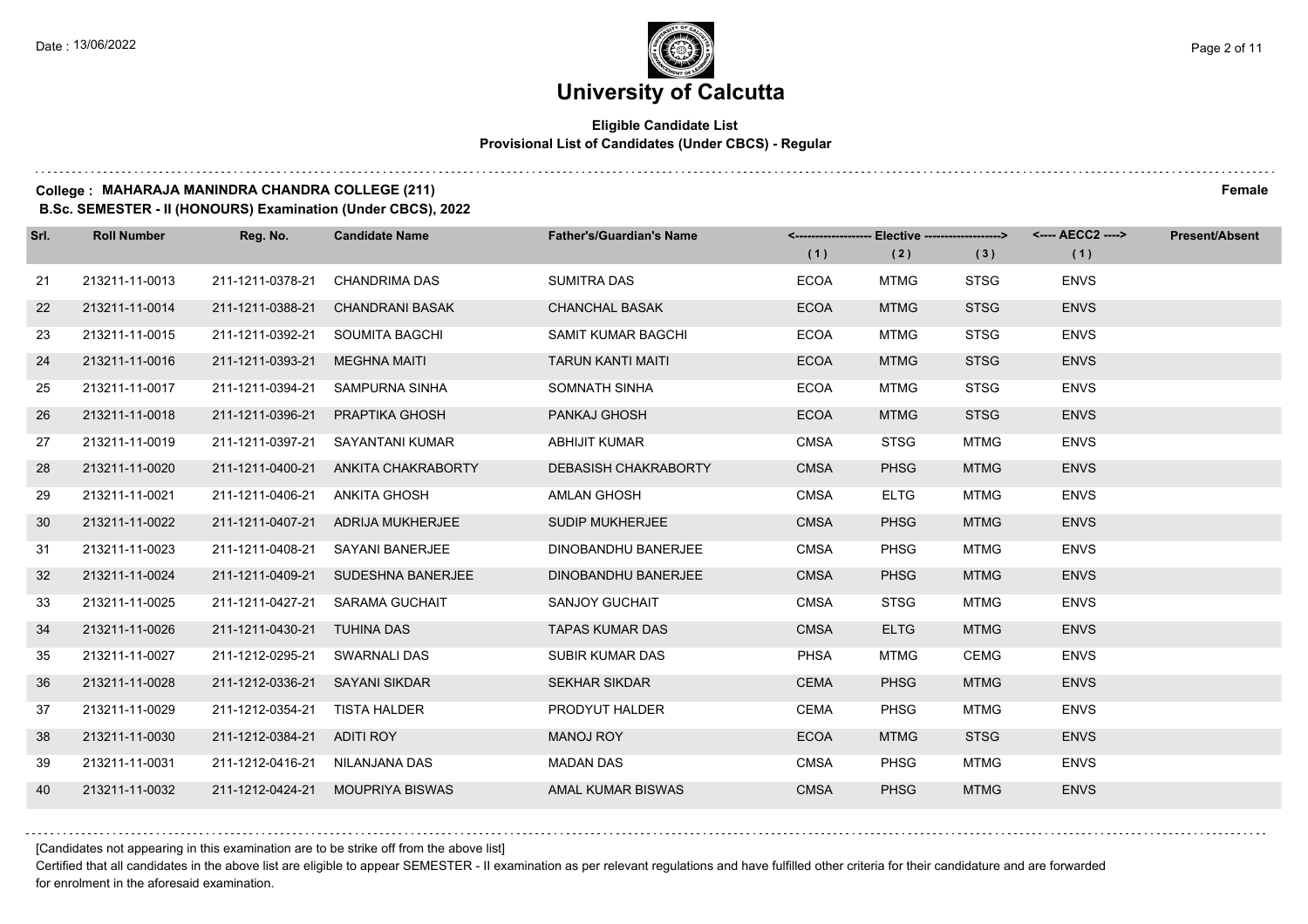#### **Eligible Candidate List Provisional List of Candidates (Under CBCS) - Regular**

#### **College : MAHARAJA MANINDRA CHANDRA COLLEGE (211) Female**

**B.Sc. SEMESTER - II (HONOURS) Examination (Under CBCS), 2022**

| Srl. | <b>Roll Number</b> | Reg. No.         | <b>Candidate Name</b>    | <b>Father's/Guardian's Name</b> | <-------------------- Elective ------------------> |             |             | <---- AECC2 ----> | <b>Present/Absent</b> |
|------|--------------------|------------------|--------------------------|---------------------------------|----------------------------------------------------|-------------|-------------|-------------------|-----------------------|
|      |                    |                  |                          |                                 | (1)                                                | (2)         | (3)         | (1)               |                       |
| 41   | 213211-11-0033     | 211-1214-0297-21 | TANIA GHOSH              | RAJU GHOSH                      | <b>PHSA</b>                                        | <b>MTMG</b> | CEMG        | <b>ENVS</b>       |                       |
| 42   | 213211-11-0034     | 211-1214-0309-21 | <b>HARSHA DHAR</b>       | LATE SAHADEB KUMAR DHAR         | <b>PHSA</b>                                        | <b>MTMG</b> | <b>CMSG</b> | <b>ENVS</b>       |                       |
| 43   | 213211-11-0035     | 211-1214-0350-21 | <b>MOUMITA BANIK</b>     | <b>MANIK BANIK</b>              | <b>CEMA</b>                                        | PHSG        | <b>MTMG</b> | <b>ENVS</b>       |                       |
| 44   | 213211-11-0036     | 211-1214-0420-21 | <b>BARSHA CHOUDHURY</b>  | <b>DEBASISH CHOUDHURY</b>       | <b>CMSA</b>                                        | <b>PHSG</b> | <b>MTMG</b> | <b>ENVS</b>       |                       |
| 45   | 213211-11-0037     | 211-1211-1069-21 | <b>BIDIPTA SINGHAROY</b> | <b>MALOY SINGHAROY</b>          | <b>MTMA</b>                                        | <b>CEMG</b> | <b>PHSG</b> | <b>ENVS</b>       |                       |
| 46   | 213211-11-0038     | 211-1211-1070-21 | NATASHA DAS              | <b>RANJAN DAS</b>               | <b>MTMA</b>                                        | <b>CMSG</b> | <b>PHSG</b> | <b>ENVS</b>       |                       |
| 47   | 213211-11-0039     | 211-1211-1075-21 | LABANYA THAKUR           | SANTOSH KUMAR THAKUR            | <b>CMSA</b>                                        | <b>ELTG</b> | <b>MTMG</b> | <b>ENVS</b>       |                       |
| 48   | 213211-11-0040     | 211-1211-1092-21 | <b>AHELEE BISWAS</b>     | <b>AVIJIT BISWAS</b>            | <b>CEMA</b>                                        | <b>PHSG</b> | <b>MTMG</b> | <b>ENVS</b>       |                       |
| 49   | 213211-11-0041     | 211-1211-1107-21 | DEBOLINA DUTTA           | SOMNATH DUTTA                   | <b>ECOA</b>                                        | MTMG        | <b>STSG</b> | <b>ENVS</b>       |                       |
| 50   | 213211-11-0042     | 211-1212-1105-21 | <b>SUSHMITA BISWAS</b>   | <b>SUBRATA BISWAS</b>           | <b>MTMA</b>                                        | <b>CMSG</b> | <b>PHSG</b> | <b>ENVS</b>       |                       |

[Candidates not appearing in this examination are to be strike off from the above list]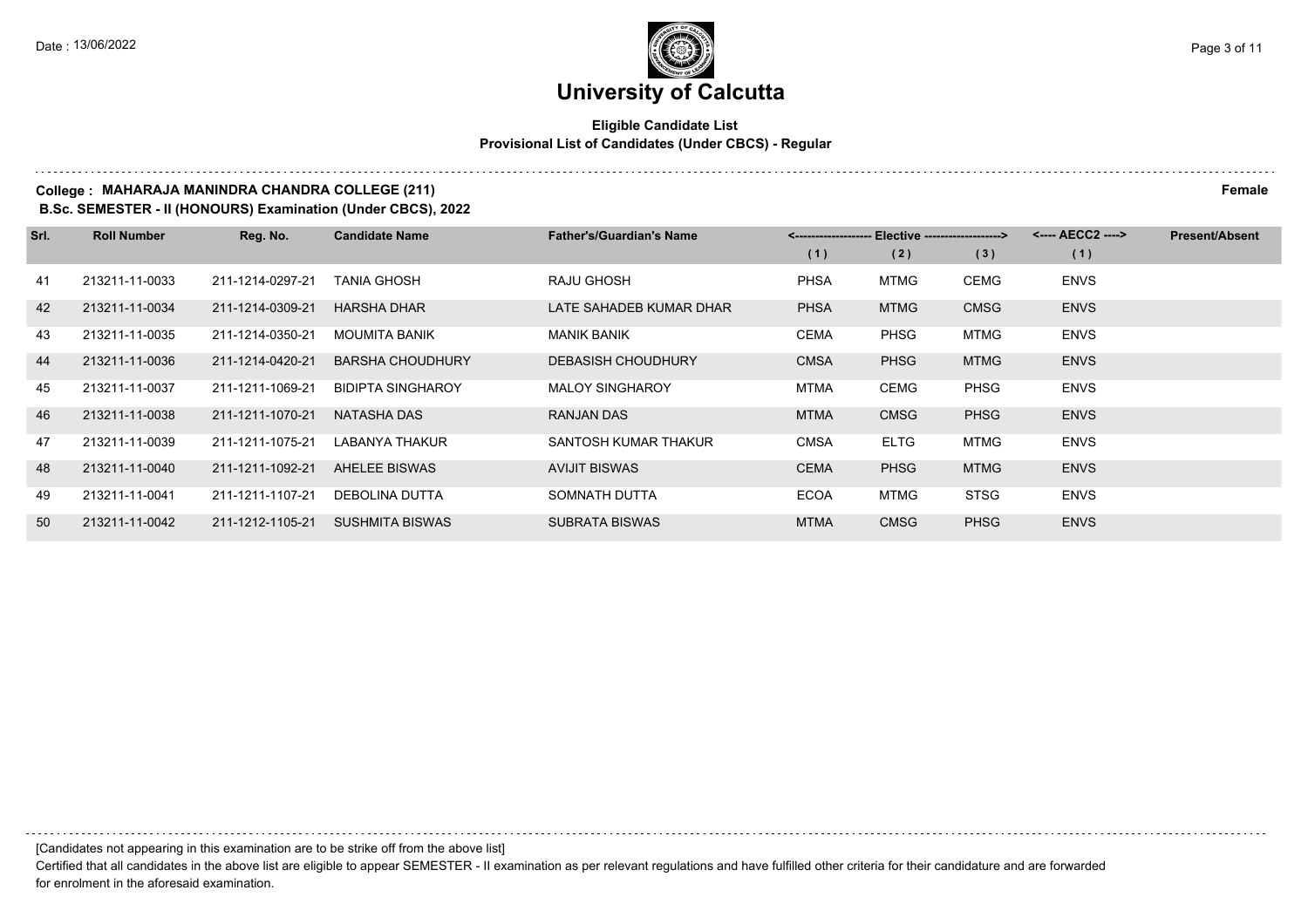#### **Eligible Candidate List Provisional List of Candidates (Under CBCS) - Regular**

### **College : MAHARAJA MANINDRA CHANDRA COLLEGE (211) Male**

**B.Sc. SEMESTER - II (HONOURS) Examination (Under CBCS), 2022**

| Srl.              | <b>Roll Number</b> | Reg. No.                       | <b>Candidate Name</b>                | <b>Father's/Guardian's Name</b> |             |             | <-------------------- Elective -------------------> <---- AECC2 ----> |             | <b>Present/Absent</b> |
|-------------------|--------------------|--------------------------------|--------------------------------------|---------------------------------|-------------|-------------|-----------------------------------------------------------------------|-------------|-----------------------|
|                   |                    |                                |                                      |                                 | (1)         | (2)         | (3)                                                                   | (1)         |                       |
| $\mathbf{1}$      | 193211-21-0002     | 211-1111-0276-19               | NILANJAN BHADRA                      | <b>DEBASISH BHADRA</b>          | <b>CEMA</b> | <b>PHSG</b> | <b>MTMG</b>                                                           | <b>ENVS</b> |                       |
| $\overline{2}$    | 193211-21-0007     |                                | 211-1111-0283-19 SUBHADIP GHOSH      | <b>SANAT GHOSH</b>              | <b>CEMA</b> | <b>PHSG</b> | <b>MTMG</b>                                                           | <b>ENVS</b> |                       |
| 3                 | 193211-21-0011     |                                | 211-1111-0294-19 SOUMYAJIT MUKHERJEE | <b>INDRAJIT MUKHERJEE</b>       | CEMA        | <b>PHSG</b> | <b>MTMG</b>                                                           | <b>ENVS</b> |                       |
| 4                 | 193211-21-0014     |                                | 211-1111-0299-19 BASANTA SANTRA      | <b>JOYDEV SANTRA</b>            | <b>CEMA</b> | <b>PHSG</b> | <b>MTMG</b>                                                           | <b>ENVS</b> |                       |
| 5                 | 193211-21-0017     | 211-1114-0288-19 ARITRA DUTTA  |                                      | Ashok Dutta                     | <b>CEMA</b> | <b>PHSG</b> | <b>MTMG</b>                                                           | <b>ENVS</b> |                       |
| 6                 | 193211-21-0018     | 211-1114-0293-19 ISHAN SEN     |                                      | <b>NETAI SEN</b>                | <b>CEMA</b> | <b>PHSG</b> | <b>MTMG</b>                                                           | <b>ENVS</b> |                       |
| $7\overline{ }$   | 193211-21-0019     |                                | 211-1115-0289-19 MD MEHEMOOD ALAM    | LATE MD MUNJUR ALAM             | <b>CEMA</b> | <b>PHSG</b> | <b>MTMG</b>                                                           | <b>ENVS</b> |                       |
| 8                 | 193211-21-0020     |                                | 1421-113-0230-18 SOUMITRA SARDAR     | <b>MANMATHA SARDAR</b>          | <b>CMSA</b> | <b>MTMG</b> | <b>PHSG</b>                                                           | <b>ENVS</b> |                       |
| 9                 | 193211-21-0036     | 211-1111-0360-19               | PRAKASH MONDAL                       | PRIYA GOPAL MONDAL              | <b>CMSA</b> | <b>MTMG</b> | <b>PHSG</b>                                                           | <b>ENVS</b> |                       |
| 10 <sup>°</sup>   | 193211-21-0038     | 211-1111-0363-19 SAMVIK DAS    |                                      | SHIBNATH DAS                    | <b>CMSA</b> | <b>MTMG</b> | <b>PHSG</b>                                                           | <b>ENVS</b> |                       |
| 11                | 193211-21-0049     |                                | 211-1111-0332-19 SNEHASISH KARMAKAR  | <b>DEBASHIS KARMAKAR</b>        | <b>ECOA</b> | <b>MTMG</b> | <b>STSG</b>                                                           | <b>ENVS</b> |                       |
| $12 \overline{ }$ | 193211-21-0051     | 211-1111-0304-19 SUSOVAN SAHA  |                                      | <b>SAMAR SAHA</b>               | <b>MTMA</b> | <b>CEMG</b> | <b>PHSG</b>                                                           | <b>ENVS</b> |                       |
| 13                | 193211-21-0077     | 211-1111-0253-19 SHUVAM ROY    |                                      | <b>DEBASHIS ROY</b>             | <b>PHSA</b> | <b>MTMG</b> | <b>CEMG</b>                                                           | <b>ENVS</b> |                       |
| 14                | 193211-21-0083     | 211-1111-0262-19 ARBAZ ALAM    |                                      | <b>TANBIR ALAM</b>              | <b>PHSA</b> | <b>MTMG</b> | <b>CEMG</b>                                                           | <b>ENVS</b> |                       |
| 15                | 193211-21-0085     | 211-1111-0265-19 RAHUL GUCHAIT |                                      | <b>DULAL GUCHAIT</b>            | <b>PHSA</b> | <b>MTMG</b> | <b>CEMG</b>                                                           | <b>ENVS</b> |                       |
| 16                | 193211-21-0094     | 211-1111-0274-19               | RAHUL KUMAR DAS                      | <b>RAM CHANDRA DAS</b>          | <b>PHSA</b> | <b>MTMG</b> | <b>CEMG</b>                                                           | <b>ENVS</b> |                       |
| 17                | 203211-21-0002     | 211-1111-0319-20               | ANIMESH MAITY                        | <b>JANAKI RANJAN MAITY</b>      | <b>PHSA</b> | <b>MTMG</b> | <b>CEMG</b>                                                           | <b>ENVS</b> |                       |
| 18                | 203211-21-0017     | 211-1111-0338-20 ANOGH DAS     |                                      | <b>ARUNENDU DAS</b>             | <b>PHSA</b> | <b>MTMG</b> | <b>CMSG</b>                                                           | <b>ENVS</b> |                       |
| 19                | 203211-21-0023     | 211-1111-0350-20 PRATIK DUTTA  |                                      | PRADIP DUTTA                    | <b>PHSA</b> | <b>MTMG</b> | <b>ELTG</b>                                                           | <b>ENVS</b> |                       |
| 20                | 203211-21-0024     | 211-1111-0351-20 SANKAR BALA   |                                      | <b>BIREN BALA</b>               | <b>PHSA</b> | <b>MTMG</b> | <b>ELTG</b>                                                           | <b>ENVS</b> |                       |
|                   |                    |                                |                                      |                                 |             |             |                                                                       |             |                       |

[Candidates not appearing in this examination are to be strike off from the above list]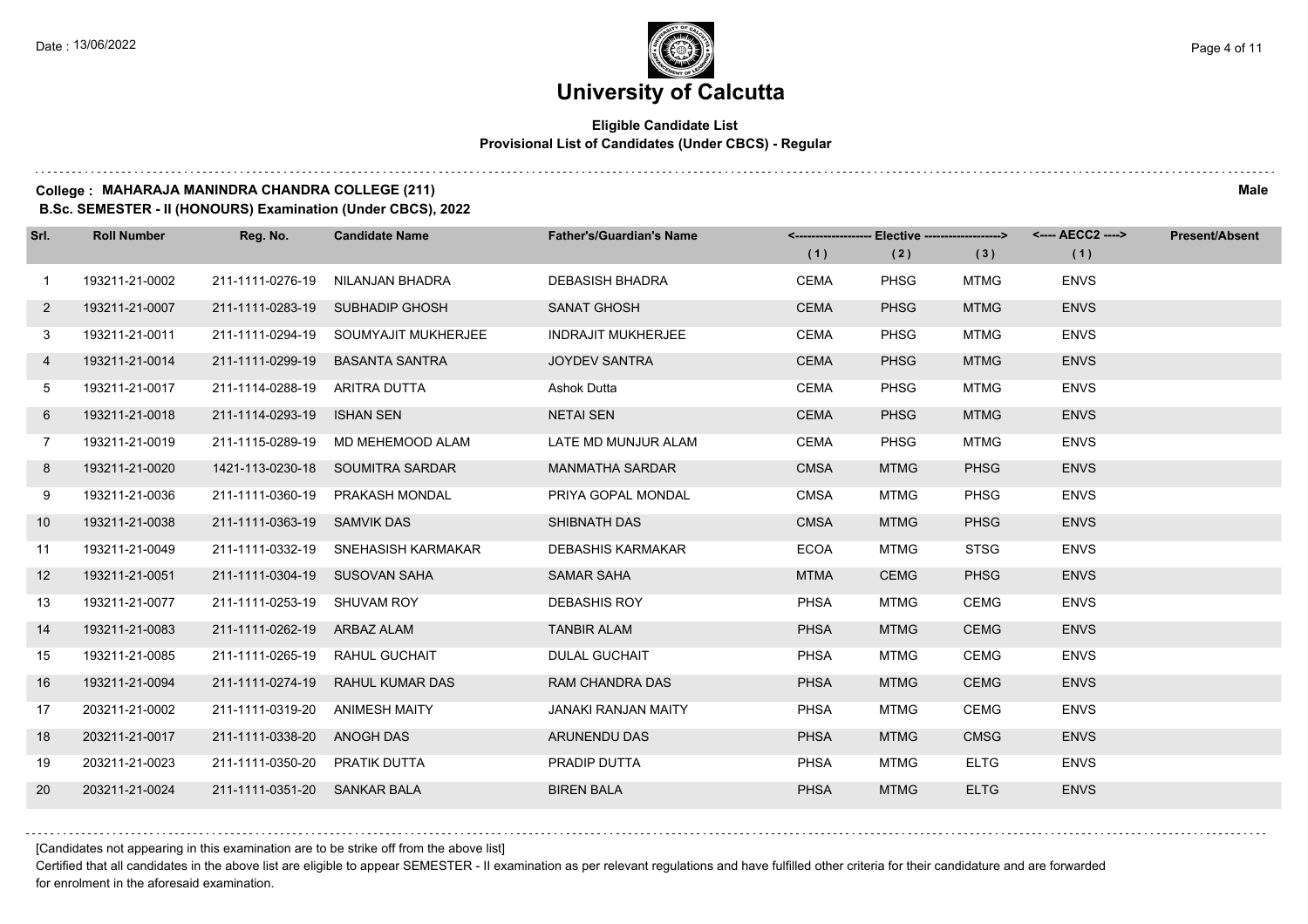#### **Eligible Candidate List Provisional List of Candidates (Under CBCS) - Regular**

### **College : MAHARAJA MANINDRA CHANDRA COLLEGE (211) Male**

**B.Sc. SEMESTER - II (HONOURS) Examination (Under CBCS), 2022**

| Srl. | <b>Roll Number</b> | Reg. No.                      | <b>Candidate Name</b>                 | <b>Father's/Guardian's Name</b> |             | <------------------- Elective ------------------> |             |             | <b>Present/Absent</b> |
|------|--------------------|-------------------------------|---------------------------------------|---------------------------------|-------------|---------------------------------------------------|-------------|-------------|-----------------------|
|      |                    |                               |                                       |                                 | (1)         | (2)                                               | (3)         | (1)         |                       |
| 21   | 203211-21-0029     | 211-1111-0357-20              | <b>ABHIRUP BOSE</b>                   | APU BOSE                        | <b>CEMA</b> | <b>PHSG</b>                                       | MTMG        | <b>ENVS</b> |                       |
| 22   | 203211-21-0035     | 211-1111-0371-20              | <b>DIPAYAN DAS</b>                    | <b>DEBAJYOTI DAS</b>            | <b>CEMA</b> | <b>PHSG</b>                                       | <b>MTMG</b> | <b>ENVS</b> |                       |
| 23   | 203211-21-0040     | 211-1111-0385-20 SWAGATAM ROY |                                       | SWARUP KUMAR ROY                | <b>CEMA</b> | <b>PHSG</b>                                       | MTMG        | <b>ENVS</b> |                       |
| 24   | 203211-21-0042     |                               | 211-1111-0392-20 ARIJIT BHATTACHARYYA | ASOKE KUMAR BHATTACHARYYA       | <b>MTMA</b> | <b>PHSG</b>                                       | <b>CEMG</b> | <b>ENVS</b> |                       |
| 25   | 203211-21-0047     | 211-1111-0401-20              | SUBHADIP BAG                          | <b>BISWAJIT BAG</b>             | <b>MTMA</b> | <b>PHSG</b>                                       | <b>CEMG</b> | <b>ENVS</b> |                       |
| 26   | 203211-21-0062     |                               | 211-1111-0435-20 ANIKET SAMANTA       | <b>TAPAN SAMANTA</b>            | <b>CMSA</b> | <b>MTMG</b>                                       | <b>ELTG</b> | <b>ENVS</b> |                       |
| 27   | 203211-21-0077     |                               | 211-1112-0317-20 AKASH RAJBANSHI      | CHINMOY RAJBANSHIH              | <b>PHSA</b> | <b>MTMG</b>                                       | <b>CEMG</b> | <b>ENVS</b> |                       |
| 28   | 203211-21-0078     | 211-1112-0340-20              | <b>DEVADI BISWAS</b>                  | KAJAL RANJAN BISWAS             | <b>PHSA</b> | <b>MTMG</b>                                       | <b>CMSG</b> | <b>ENVS</b> |                       |
| 29   | 203211-21-0093     | 211-1114-0409-20              | KIRAN PAUL                            | <b>JAGANNATH PAUL</b>           | <b>MTMA</b> | <b>PHSG</b>                                       | <b>STSG</b> | <b>ENVS</b> |                       |
| 30   | 213211-21-0001     | 211-1111-0294-21              | <b>RAJ MANNA</b>                      | <b>BHUT NATH MANNA</b>          | <b>PHSA</b> | <b>MTMG</b>                                       | <b>CEMG</b> | <b>ENVS</b> |                       |
| 31   | 213211-21-0002     | 211-1111-0298-21              | ARITRA SAHA                           | ANINDYA SAHA                    | <b>PHSA</b> | <b>MTMG</b>                                       | <b>CEMG</b> | <b>ENVS</b> |                       |
| 32   | 213211-21-0003     | 211-1111-0299-21              | <b>SANJU MARIK</b>                    | <b>PARESH MARIK</b>             | <b>PHSA</b> | <b>MTMG</b>                                       | <b>CMSG</b> | <b>ENVS</b> |                       |
| 33   | 213211-21-0004     | 211-1111-0300-21              | APALAK MUKHERJEE                      | APU MUKHERJEE                   | <b>PHSA</b> | MTMG                                              | <b>CMSG</b> | <b>ENVS</b> |                       |
| 34   | 213211-21-0005     | 211-1111-0303-21              | ANKIT SAHA                            | <b>RANJAN KR SAHA</b>           | <b>PHSA</b> | <b>MTMG</b>                                       | <b>CMSG</b> | <b>ENVS</b> |                       |
| 35   | 213211-21-0006     | 211-1111-0304-21              | SUPRIYO MUKHERJEE                     | SUSANTA MUKHERJEE               | <b>PHSA</b> | MTMG                                              | <b>CMSG</b> | <b>ENVS</b> |                       |
| 36   | 213211-21-0007     | 211-1111-0306-21              | SUBHAJIT DEY                          | <b>TARUN KUMAR DEY</b>          | <b>PHSA</b> | <b>MTMG</b>                                       | <b>CMSG</b> | <b>ENVS</b> |                       |
| 37   | 213211-21-0008     | 211-1111-0310-21              | SAPTADIP CHAKRABORTY                  | SUBRATA CHAKRABORTY             | <b>PHSA</b> | <b>MTMG</b>                                       | <b>ELTG</b> | <b>ENVS</b> |                       |
| 38   | 213211-21-0009     | 211-1111-0311-21              | <b>SHIVAM SINGH</b>                   | <b>UMESH KUMAR SINGH</b>        | <b>PHSA</b> | <b>MTMG</b>                                       | <b>CEMG</b> | <b>ENVS</b> |                       |
| 39   | 213211-21-0010     | 211-1111-0313-21              | SOHAM SADHUKHAN                       | UTPAL KUMAR SADHUKHAN           | <b>PHSA</b> | <b>MTMG</b>                                       | <b>ELTG</b> | <b>ENVS</b> |                       |
| 40   | 213211-21-0011     | 211-1111-0314-21              | <b>MANOWAR SHAIKH</b>                 | <b>ABDUS SALAM</b>              | <b>PHSA</b> | <b>MTMG</b>                                       | <b>CMSG</b> | <b>ENVS</b> |                       |

[Candidates not appearing in this examination are to be strike off from the above list]

Certified that all candidates in the above list are eligible to appear SEMESTER - II examination as per relevant regulations and have fulfilled other criteria for their candidature and are forwarded for enrolment in the aforesaid examination.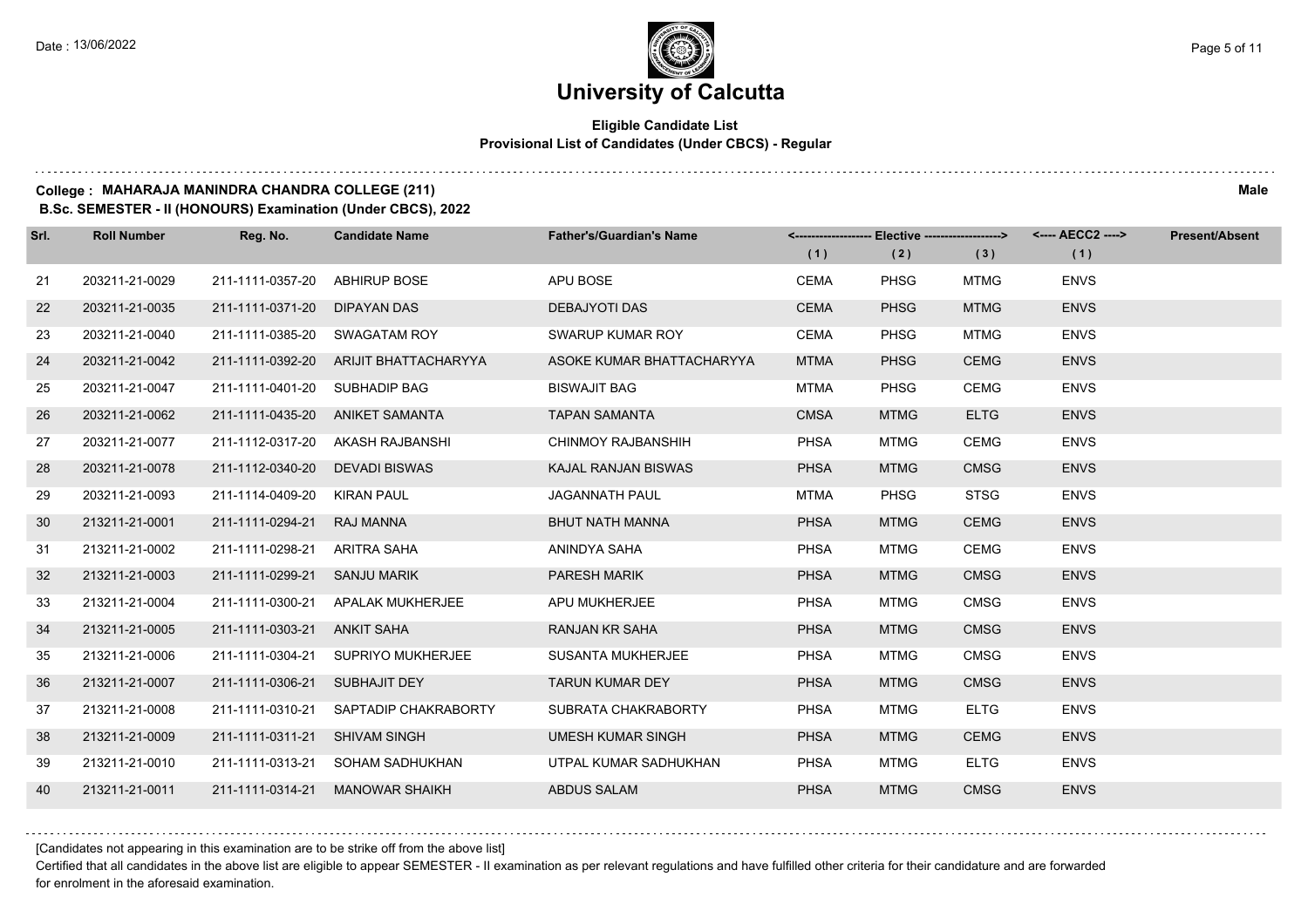#### **Eligible Candidate List Provisional List of Candidates (Under CBCS) - Regular**

### **College : MAHARAJA MANINDRA CHANDRA COLLEGE (211) Male**

**B.Sc. SEMESTER - II (HONOURS) Examination (Under CBCS), 2022**

| Srl. | <b>Roll Number</b> | Reg. No.                      | <b>Candidate Name</b>                | <b>Father's/Guardian's Name</b> |             | <-------------------- Elective -------------------> |             |             | <b>Present/Absent</b> |
|------|--------------------|-------------------------------|--------------------------------------|---------------------------------|-------------|-----------------------------------------------------|-------------|-------------|-----------------------|
|      |                    |                               |                                      |                                 | (1)         | (2)                                                 | (3)         | (1)         |                       |
| 41   | 213211-21-0012     | 211-1111-0320-21              | RAJIB BANIK                          | <b>RATAN KUMAR BANIK</b>        | <b>PHSA</b> | <b>MTMG</b>                                         | <b>CMSG</b> | <b>ENVS</b> |                       |
| 42   | 213211-21-0013     |                               | 211-1111-0323-21 SOUMYAJIT RUDRA     | <b>SURAJIT RUDRA</b>            | <b>CEMA</b> | <b>PHSG</b>                                         | <b>MTMG</b> | <b>ENVS</b> |                       |
| 43   | 213211-21-0014     |                               | 211-1111-0325-21 ARGHYADIP GHOSH     | ASHIS GHOSH                     | CEMA        | <b>PHSG</b>                                         | <b>MTMG</b> | <b>ENVS</b> |                       |
| 44   | 213211-21-0015     |                               | 211-1111-0328-21 SUBHARJUN BOSE      | SIDDHARTHA SANKAR BOSE          | <b>CEMA</b> | <b>PHSG</b>                                         | <b>MTMG</b> | <b>ENVS</b> |                       |
| 45   | 213211-21-0016     | 211-1111-0329-21              | SANTOSREE CHAKRABORTY                | SAJAL CHAKRABORTY               | CEMA        | <b>PHSG</b>                                         | MTMG        | <b>ENVS</b> |                       |
| 46   | 213211-21-0017     | 211-1111-0332-21 SOHAM PATRA  |                                      | <b>KANCHAN PATRA</b>            | <b>CEMA</b> | <b>PHSG</b>                                         | <b>MTMG</b> | <b>ENVS</b> |                       |
| 47   | 213211-21-0018     | 211-1111-0334-21 DEEP SAHA    |                                      | <b>GOUTAM SAHA</b>              | CEMA        | <b>PHSG</b>                                         | <b>MTMG</b> | <b>ENVS</b> |                       |
| 48   | 213211-21-0019     |                               | 211-1111-0339-21 KRISHANU MONDAL     | <b>KAMALESWAR MONDAL</b>        | <b>CEMA</b> | <b>PHSG</b>                                         | <b>MTMG</b> | <b>ENVS</b> |                       |
| 49   | 213211-21-0020     |                               | 211-1111-0341-21 KOUSTAV NARAYAN ROY | PREMENDRA NARAYAN ROY           | CEMA        | <b>PHSG</b>                                         | MTMG        | <b>ENVS</b> |                       |
| 50   | 213211-21-0021     |                               | 211-1111-0343-21 SHAMBABRATA SARKAR  | <b>BANIBRATA SARKAR</b>         | <b>CEMA</b> | <b>PHSG</b>                                         | <b>MTMG</b> | <b>ENVS</b> |                       |
| 51   | 213211-21-0022     | 211-1111-0344-21 SUMIT PAUL   |                                      | SAMBHU NATH PAUL                | <b>CEMA</b> | <b>PHSG</b>                                         | <b>MTMG</b> | <b>ENVS</b> |                       |
| 52   | 213211-21-0023     | 211-1111-0345-21 ARPAN DEY    |                                      | <b>TAPAN DEY</b>                | <b>CEMA</b> | <b>PHSG</b>                                         | <b>MTMG</b> | <b>ENVS</b> |                       |
| 53   | 213211-21-0024     |                               | 211-1111-0347-21 SHANTANIL GHOSH     | SATYAJIT GHOSH                  | CEMA        | <b>PHSG</b>                                         | <b>MTMG</b> | <b>ENVS</b> |                       |
| 54   | 213211-21-0025     |                               | 211-1111-0348-21 SANTANU GHOSAL      | <b>GOPAL GHOSAL</b>             | <b>CEMA</b> | <b>PHSG</b>                                         | <b>MTMG</b> | <b>ENVS</b> |                       |
| 55   | 213211-21-0026     | 211-1111-0349-21 RUPAK DEY    |                                      | PARTHA SARATHI DEY              | CEMA        | <b>PHSG</b>                                         | <b>MTMG</b> | <b>ENVS</b> |                       |
| 56   | 213211-21-0027     | 211-1111-0352-21 MRIDUL PATRA |                                      | <b>SUSANTA KUMAR PATRA</b>      | <b>CEMA</b> | <b>PHSG</b>                                         | <b>MTMG</b> | <b>ENVS</b> |                       |
| 57   | 213211-21-0028     |                               | 211-1111-0357-21 NEELAVHA SARKAR     | NILOTPAL SARKAR                 | <b>MTMA</b> | <b>STSG</b>                                         | <b>PHSG</b> | <b>ENVS</b> |                       |
| 58   | 213211-21-0029     | 211-1111-0360-21 SUBHOJIT MAL |                                      | <b>DILIP MAL</b>                | <b>MTMA</b> | <b>CMSG</b>                                         | <b>PHSG</b> | <b>ENVS</b> |                       |
| 59   | 213211-21-0030     | 211-1111-0361-21 RAHUL YADAV  |                                      | PRAMOD YADAV                    | MTMA        | CEMG                                                | <b>PHSG</b> | <b>ENVS</b> |                       |
| 60   | 213211-21-0031     |                               | 211-1111-0363-21 PROTYUSH MAJUMDAR   | PRANAB MAJUMDAR                 | <b>MTMA</b> | <b>CEMG</b>                                         | <b>PHSG</b> | <b>ENVS</b> |                       |

[Candidates not appearing in this examination are to be strike off from the above list]

Certified that all candidates in the above list are eligible to appear SEMESTER - II examination as per relevant regulations and have fulfilled other criteria for their candidature and are forwarded for enrolment in the aforesaid examination.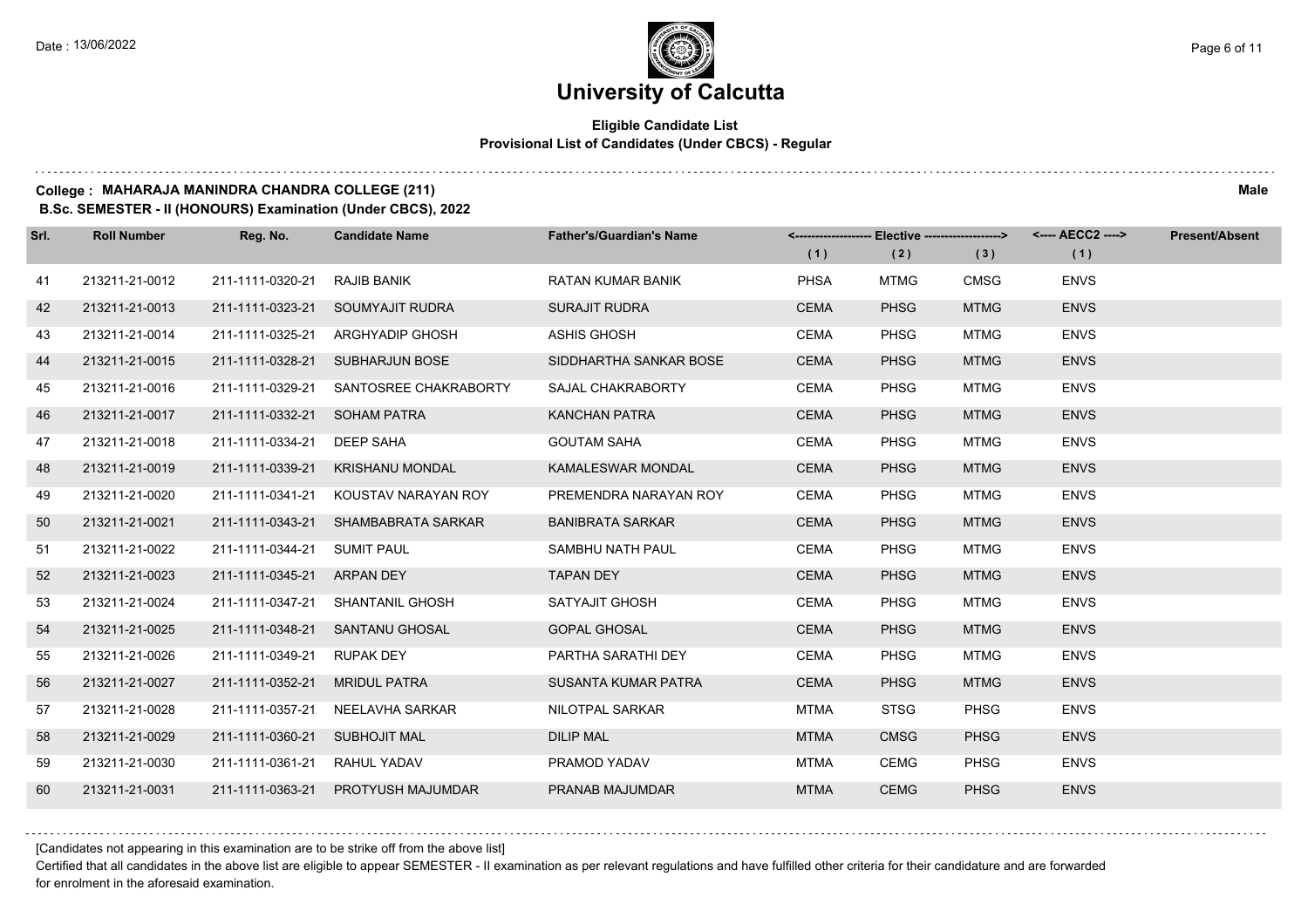$1.111$ 

### **University of Calcutta**

#### **Eligible Candidate List Provisional List of Candidates (Under CBCS) - Regular**

### **College : MAHARAJA MANINDRA CHANDRA COLLEGE (211) Male**

**B.Sc. SEMESTER - II (HONOURS) Examination (Under CBCS), 2022**

| Srl. | <b>Roll Number</b> | Reg. No.                       | <b>Candidate Name</b>                    | <b>Father's/Guardian's Name</b> |             |             | <-------------------- Elective -------------------> <---- AECC2 ----> |             | <b>Present/Absent</b> |
|------|--------------------|--------------------------------|------------------------------------------|---------------------------------|-------------|-------------|-----------------------------------------------------------------------|-------------|-----------------------|
|      |                    |                                |                                          |                                 | (1)         | (2)         | (3)                                                                   | (1)         |                       |
| 61   | 213211-21-0032     | 211-1111-0364-21               | <b>TRIDIB MUKHOPADHYAY</b>               | LATE TARUN MUKHOPADHYAY         | <b>MTMA</b> | <b>CEMG</b> | <b>PHSG</b>                                                           | <b>ENVS</b> |                       |
| 62   | 213211-21-0033     | 211-1111-0365-21               | <b>KAUSHIK PRASAD</b>                    | <b>KRISHNA PRASAD</b>           | <b>MTMA</b> | <b>CMSG</b> | <b>PHSG</b>                                                           | <b>ENVS</b> |                       |
| 63   | 213211-21-0034     | 211-1111-0368-21               | ANUBRATA SAHOO                           | SAKTI PADA SAHOO                | <b>MTMA</b> | <b>STSG</b> | <b>PHSG</b>                                                           | <b>ENVS</b> |                       |
| 64   | 213211-21-0035     | 211-1111-0369-21               | <b>SUBHAJIT BAYEN</b>                    | <b>GOBINDA CHANDRA BAYEN</b>    | <b>MTMA</b> | <b>STSG</b> | <b>PHSG</b>                                                           | <b>ENVS</b> |                       |
| 65   | 213211-21-0036     | 211-1111-0371-21               | ARNAB CHONGDAR                           | ADYAPADA CHONGDAR               | <b>MTMA</b> | <b>CEMG</b> | PHSG                                                                  | <b>ENVS</b> |                       |
| 66   | 213211-21-0037     | 211-1111-0372-21               | DEEP DEBNATH                             | <b>GOPAL KRISHNA DEBNATH</b>    | <b>MTMA</b> | <b>CMSG</b> | <b>PHSG</b>                                                           | <b>ENVS</b> |                       |
| 67   | 213211-21-0038     | 211-1111-0374-21 SAYAN DAS     |                                          | <b>GURUPADA DAS</b>             | <b>MTMA</b> | <b>CEMG</b> | <b>PHSG</b>                                                           | <b>ENVS</b> |                       |
| 68   | 213211-21-0039     | 211-1111-0375-21 SOURAV DEB    |                                          | ASIT BARAN DEB                  | <b>MTMA</b> | <b>CEMG</b> | <b>PHSG</b>                                                           | <b>ENVS</b> |                       |
| 69   | 213211-21-0040     | 211-1111-0376-21               | AYUSH DASGUPTA                           | MILAN KUMAR DASGUPTA            | <b>ECOA</b> | <b>MTMG</b> | <b>STSG</b>                                                           | <b>ENVS</b> |                       |
| 70   | 213211-21-0041     |                                | 211-1111-0379-21 SWARNAVA SADHUKHAN      | <b>SUMAN SADHUKHAN</b>          | <b>ECOA</b> | <b>MTMG</b> | <b>STSG</b>                                                           | <b>ENVS</b> |                       |
| 71   | 213211-21-0042     | 211-1111-0381-21               | SAHIL JAISWAL                            | <b>ANIL JAISWAL</b>             | <b>ECOA</b> | <b>MTMG</b> | <b>STSG</b>                                                           | <b>ENVS</b> |                       |
| 72   | 213211-21-0043     |                                | 211-1111-0383-21 ADITYA SUNDAR CHOWDHURY | <b>BISWAJIT CHOWDHURY</b>       | <b>ECOA</b> | <b>MTMG</b> | <b>STSG</b>                                                           | <b>ENVS</b> |                       |
| 73   | 213211-21-0044     | 211-1111-0385-21               | ADARSH SINGH                             | AJAY SINGH                      | <b>ECOA</b> | <b>MTMG</b> | <b>STSG</b>                                                           | <b>ENVS</b> |                       |
| 74   | 213211-21-0045     |                                | 211-1111-0386-21 AKASHDEEP SAHA          | <b>PRADIP SAHA</b>              | <b>ECOA</b> | <b>MTMG</b> | <b>STSG</b>                                                           | <b>ENVS</b> |                       |
| 75   | 213211-21-0046     | 211-1111-0391-21               | SHIVAM PANDIT                            | <b>VINOD PANDIT</b>             | <b>ECOA</b> | <b>MTMG</b> | <b>PLSG</b>                                                           | <b>ENVS</b> |                       |
| 76   | 213211-21-0047     | 211-1111-0395-21               | <b>PRITAM PAUL</b>                       | RABINDRA NATH PAUL              | <b>ECOA</b> | <b>MTMG</b> | <b>CMSG</b>                                                           | <b>ENVS</b> |                       |
| 77   | 213211-21-0048     | 211-1111-0398-21               | ARKYA RAY                                | SUBHENDU RAY                    | <b>CMSA</b> | <b>PHSG</b> | <b>MTMG</b>                                                           | <b>ENVS</b> |                       |
| 78   | 213211-21-0049     |                                | 211-1111-0401-21 SAYAN GANGULY           | <b>NEMAI GANGULY</b>            | <b>CMSA</b> | <b>PHSG</b> | <b>MTMG</b>                                                           | <b>ENVS</b> |                       |
| 79   | 213211-21-0050     |                                | 211-1111-0402-21 SOUMYAJIT DUTTA         | SATYAJIT DUTTA                  | <b>CMSA</b> | <b>ELTG</b> | <b>MTMG</b>                                                           | <b>ENVS</b> |                       |
| 80   | 213211-21-0051     | 211-1111-0404-21 HARSHIT SINGH |                                          | SATISH KUMAR SINGH              | <b>CMSA</b> | <b>PHSG</b> | <b>MTMG</b>                                                           | <b>ENVS</b> |                       |

[Candidates not appearing in this examination are to be strike off from the above list]

Certified that all candidates in the above list are eligible to appear SEMESTER - II examination as per relevant regulations and have fulfilled other criteria for their candidature and are forwarded for enrolment in the aforesaid examination.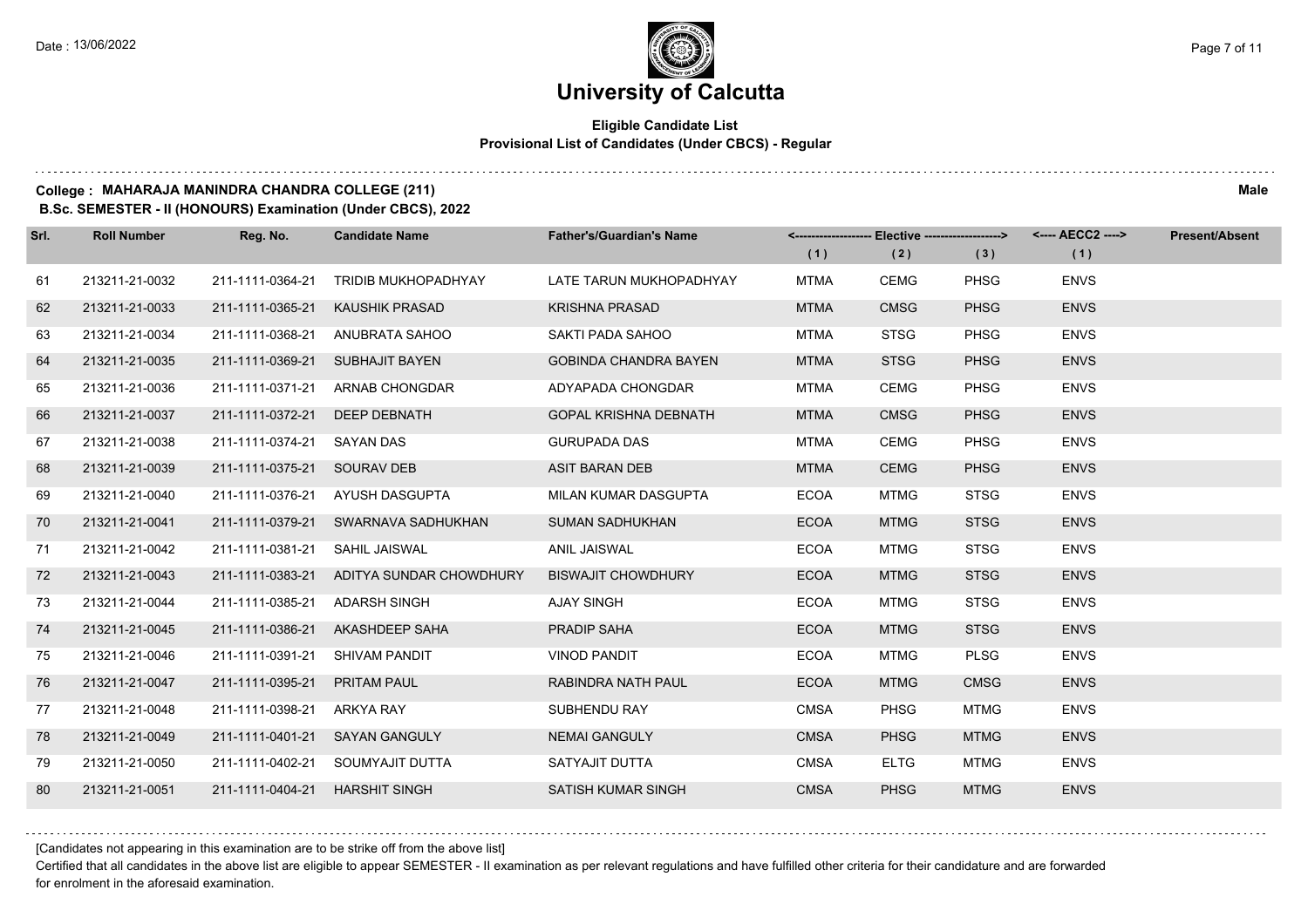#### **Eligible Candidate List Provisional List of Candidates (Under CBCS) - Regular**

#### **College : MAHARAJA MANINDRA CHANDRA COLLEGE (211) Male**

**B.Sc. SEMESTER - II (HONOURS) Examination (Under CBCS), 2022**

| Srl. | <b>Roll Number</b> | Reg. No.                       | <b>Candidate Name</b>                | <b>Father's/Guardian's Name</b> | (1)         | <-------------------- Elective -------------------><br>(2) | (3)         | <---- AECC2 ----><br>(1) | <b>Present/Absent</b> |
|------|--------------------|--------------------------------|--------------------------------------|---------------------------------|-------------|------------------------------------------------------------|-------------|--------------------------|-----------------------|
| 81   | 213211-21-0052     | 211-1111-0405-21 SWASTIK DAS   |                                      | <b>SUMAN DAS</b>                | <b>CMSA</b> | PHSG                                                       | <b>MTMG</b> | <b>ENVS</b>              |                       |
| 82   | 213211-21-0053     | 211-1111-0410-21 SUJOY PODDER  |                                      | <b>BIPLAB PODDER</b>            | <b>CMSA</b> | <b>PHSG</b>                                                | <b>MTMG</b> | <b>ENVS</b>              |                       |
| 83   | 213211-21-0054     | 211-1111-0411-21 TANMOY GHOSH  |                                      | <b>TARAK GHOSH</b>              | <b>CMSA</b> | <b>PHSG</b>                                                | <b>MTMG</b> | <b>ENVS</b>              |                       |
| 84   | 213211-21-0055     | 211-1111-0412-21 BISHAL GHOSH  |                                      | <b>BIJOY KRISHNA GHOSH</b>      | <b>CMSA</b> | <b>ELTG</b>                                                | <b>MTMG</b> | <b>ENVS</b>              |                       |
| 85   | 213211-21-0056     |                                | 211-1111-0414-21 RIK SINHA MAHAPATRA | DILIP KR SINHA MAHAPATRA        | <b>CMSA</b> | PHSG                                                       | <b>MTMG</b> | <b>ENVS</b>              |                       |
| 86   | 213211-21-0057     | 211-1111-0417-21 ROHIT GHOSH   |                                      | <b>AMIT KUMAR GHOSH</b>         | <b>CMSA</b> | <b>ELTG</b>                                                | <b>MTMG</b> | <b>ENVS</b>              |                       |
| 87   | 213211-21-0058     |                                | 211-1111-0421-21 SIDDHARTHA KUNDU    | SARBASISH KUNDU                 | <b>CMSA</b> | <b>ELTG</b>                                                | <b>MTMG</b> | <b>ENVS</b>              |                       |
| 88   | 213211-21-0059     |                                | 211-1111-0423-21 SURJADEB SINGH      | <b>RANJIT SINGH</b>             | <b>CMSA</b> | <b>ELTG</b>                                                | <b>MTMG</b> | <b>ENVS</b>              |                       |
| 89   | 213211-21-0060     | 211-1111-0426-21               | DEBMALYA BANERJEE                    | <b>ASHOK BANERJEE</b>           | <b>CMSA</b> | <b>PHSG</b>                                                | <b>MTMG</b> | <b>ENVS</b>              |                       |
| 90   | 213211-21-0061     | 211-1111-0428-21 ARUPAM SAHA   |                                      | RAJESH SAHA                     | <b>CMSA</b> | <b>PHSG</b>                                                | <b>MTMG</b> | <b>ENVS</b>              |                       |
| 91   | 213211-21-0062     |                                | 211-1111-0429-21 ARITRA MALAKAR      | ANIL MALAKAR                    | CMSA        | <b>PHSG</b>                                                | <b>MTMG</b> | <b>ENVS</b>              |                       |
| 92   | 213211-21-0063     | 211-1112-0302-21 DIPANKAR DAS  |                                      | <b>DULAL DAS</b>                | <b>PHSA</b> | <b>MTMG</b>                                                | <b>CEMG</b> | <b>ENVS</b>              |                       |
| 93   | 213211-21-0064     |                                | 211-1112-0307-21 SUMIT KUMAR MALLICK | <b>SUJIT KUMAR MALLICK</b>      | <b>PHSA</b> | MTMG                                                       | <b>ELTG</b> | <b>ENVS</b>              |                       |
| 94   | 213211-21-0065     |                                | 211-1112-0312-21 ANINDYA SARKAR      | AMULYA KUMAR SARKAR             | <b>PHSA</b> | <b>MTMG</b>                                                | <b>CEMG</b> | <b>ENVS</b>              |                       |
| 95   | 213211-21-0066     | 211-1112-0316-21 ROHIT MALLICK |                                      | SANJAY MALLICK                  | <b>PHSA</b> | <b>MTMG</b>                                                | <b>CEMG</b> | <b>ENVS</b>              |                       |
| 96   | 213211-21-0067     | 211-1112-0318-21 DEBASHIS DAS  |                                      | <b>DILIP KUMAR RABIDAS</b>      | <b>PHSA</b> | <b>MTMG</b>                                                | <b>CEMG</b> | <b>ENVS</b>              |                       |
| 97   | 213211-21-0068     | 211-1112-0330-21 SAGAR HALDAR  |                                      | <b>SHYAM HALDAR</b>             | CEMA        | PHSG                                                       | <b>MTMG</b> | <b>ENVS</b>              |                       |
| 98   | 213211-21-0069     | 211-1112-0335-21 SOWGATA DAS   |                                      | SANKAR NATH DAS                 | <b>CEMA</b> | <b>PHSG</b>                                                | <b>MTMG</b> | <b>ENVS</b>              |                       |
| 99   | 213211-21-0070     | 211-1112-0342-21 SOUVIK JANA   |                                      | KUSUM KUMAR JANA                | CEMA        | <b>PHSG</b>                                                | <b>MTMG</b> | <b>ENVS</b>              |                       |
| 100  | 213211-21-0071     |                                | 211-1112-0351-21 SUMAY NARAYAM BAKRA | <b>SUMAN NARAYAN BAKRA</b>      | <b>CEMA</b> | <b>PHSG</b>                                                | <b>MTMG</b> | <b>ENVS</b>              |                       |

[Candidates not appearing in this examination are to be strike off from the above list]

Certified that all candidates in the above list are eligible to appear SEMESTER - II examination as per relevant regulations and have fulfilled other criteria for their candidature and are forwarded for enrolment in the aforesaid examination.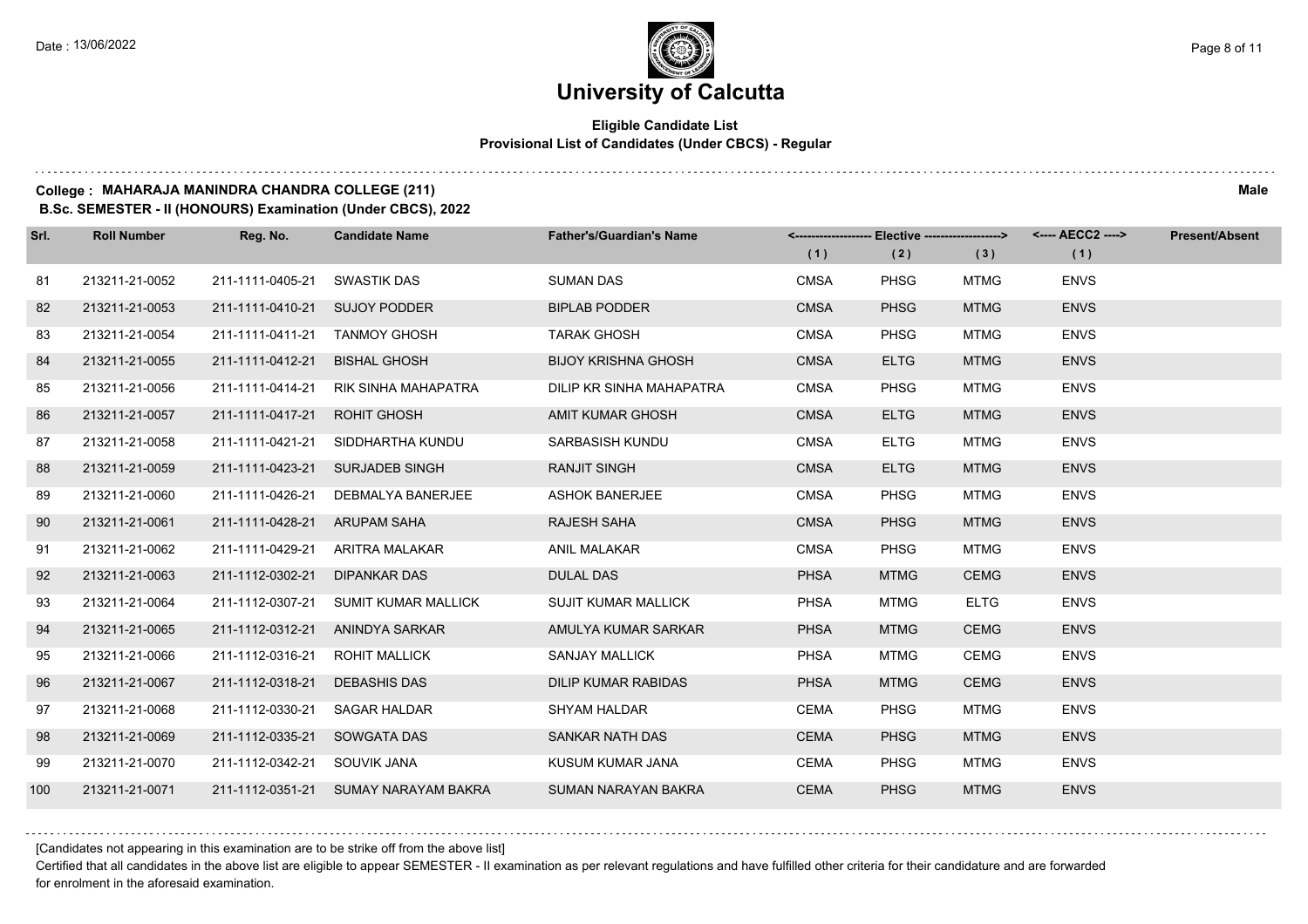#### **Eligible Candidate List Provisional List of Candidates (Under CBCS) - Regular**

**College : MAHARAJA MANINDRA CHANDRA COLLEGE (211) Male**

**B.Sc. SEMESTER - II (HONOURS) Examination (Under CBCS), 2022**

| Srl. | <b>Roll Number</b> | Reg. No.         | <b>Candidate Name</b>                 | <b>Father's/Guardian's Name</b> | (1)         | <-------------------- Elective -------------------><br>(2) | (3)         | (1)         | Present/Absent |
|------|--------------------|------------------|---------------------------------------|---------------------------------|-------------|------------------------------------------------------------|-------------|-------------|----------------|
| 101  | 213211-21-0072     | 211-1112-0353-21 | ABHINASH MONDAL                       | <b>BINOY MONDAL</b>             | <b>CEMA</b> | <b>PHSG</b>                                                | <b>MTMG</b> | <b>ENVS</b> |                |
| 102  | 213211-21-0073     | 211-1112-0362-21 | <b>PRITAM BISWAS</b>                  | <b>LATE HIMAN BISWAS</b>        | <b>MTMA</b> | <b>CMSG</b>                                                | <b>PHSG</b> | <b>ENVS</b> |                |
| 103  | 213211-21-0074     | 211-1112-0367-21 | SUVAM MONDAL                          | SAMAR CHANDRA MONDAL            | <b>MTMA</b> | <b>CEMG</b>                                                | <b>PHSG</b> | <b>ENVS</b> |                |
| 104  | 213211-21-0075     | 211-1112-0370-21 | RAHUL NASKAR                          | <b>SANJOY NASKAR</b>            | <b>MTMA</b> | <b>CMSG</b>                                                | <b>PHSG</b> | <b>ENVS</b> |                |
| 105  | 213211-21-0076     | 211-1112-0373-21 | PARTHA PRATIM MAJUMDAR                | PARESH CHANDRA MAJUMDAR         | <b>MTMA</b> | <b>CMSG</b>                                                | <b>PHSG</b> | <b>ENVS</b> |                |
| 106  | 213211-21-0077     | 211-1112-0380-21 | AYAN SADHUKHAN                        | <b>GOPAL SADHUKHAN</b>          | <b>ECOA</b> | <b>MTMG</b>                                                | <b>STSG</b> | <b>ENVS</b> |                |
| 107  | 213211-21-0078     | 211-1112-0387-21 | SHYANTA PODDAR                        | <b>SUSANTA PODDAR</b>           | <b>ECOA</b> | <b>MTMG</b>                                                | <b>PLSG</b> | <b>ENVS</b> |                |
| 108  | 213211-21-0079     |                  | 211-1112-0389-21 ARKAPRAVO MAZUMDER   | MANORANJAN MAZUMDER             | <b>ECOA</b> | <b>MTMG</b>                                                | <b>PLSG</b> | <b>ENVS</b> |                |
| 109  | 213211-21-0080     | 211-1112-0403-21 | <b>RUPAM MONDAL</b>                   | RABINDRANATH MONDAL             | <b>CMSA</b> | <b>PHSG</b>                                                | <b>MTMG</b> | <b>ENVS</b> |                |
| 110  | 213211-21-0081     | 211-1112-0413-21 | <b>RONIT ROY</b>                      | <b>GOKUL ROY</b>                | <b>CMSA</b> | <b>ELTG</b>                                                | <b>MTMG</b> | <b>ENVS</b> |                |
| 111  | 213211-21-0082     |                  | 211-1112-0415-21 AGRAJIT MONDAL       | AJOY MONDAL                     | <b>CMSA</b> | <b>STSG</b>                                                | <b>MTMG</b> | <b>ENVS</b> |                |
| 112  | 213211-21-0083     | 211-1112-0419-21 | <b>BISWAJIT SARKAR</b>                | <b>RATAN SARKAR</b>             | <b>CMSA</b> | <b>PHSG</b>                                                | <b>MTMG</b> | <b>ENVS</b> |                |
| 113  | 213211-21-0084     | 211-1112-0422-21 | <b>DEBASIS HALDAR</b>                 | RAMPRASAD HALDAR                | <b>CMSA</b> | <b>ELTG</b>                                                | MTMG        | <b>ENVS</b> |                |
| 114  | 213211-21-0085     | 211-1112-0425-21 | PALASH MONDAL                         | DEBABRATA MONDAL                | <b>CMSA</b> | <b>PHSG</b>                                                | <b>MTMG</b> | <b>ENVS</b> |                |
| 115  | 213211-21-0086     | 211-1114-0305-21 | SAMPRIT GHOSH                         | RAM CHANDRA GHOSH               | <b>PHSA</b> | <b>MTMG</b>                                                | <b>ELTG</b> | <b>ENVS</b> |                |
| 116  | 213211-21-0087     | 211-1114-0315-21 | <b>GOURAB PODDAR</b>                  | <b>GANESH PODDAR</b>            | <b>PHSA</b> | <b>MTMG</b>                                                | <b>CEMG</b> | <b>ENVS</b> |                |
| 117  | 213211-21-0088     | 211-1114-0317-21 | PATHIKRIT PAUL                        | PROSENJIT PAUL                  | <b>PHSA</b> | <b>MTMG</b>                                                | <b>CEMG</b> | <b>ENVS</b> |                |
| 118  | 213211-21-0089     |                  | 211-1114-0319-21 ANUPAM KUMAR MALAKAR | PRAMOD KUMAR MALAKAR            | <b>PHSA</b> | <b>MTMG</b>                                                | <b>CEMG</b> | <b>ENVS</b> |                |
| 119  | 213211-21-0090     | 211-1114-0326-21 | RAJ KARMAKAR                          | <b>TAPAN KARMAKAR</b>           | <b>CEMA</b> | <b>PHSG</b>                                                | <b>MTMG</b> | <b>ENVS</b> |                |
| 120  | 213211-21-0091     |                  | 211-1114-0337-21 SAUMYADIP KAYAL      | <b>SAHADEB KAYAL</b>            | <b>CEMA</b> | <b>PHSG</b>                                                | <b>MTMG</b> | <b>ENVS</b> |                |

[Candidates not appearing in this examination are to be strike off from the above list]

Certified that all candidates in the above list are eligible to appear SEMESTER - II examination as per relevant regulations and have fulfilled other criteria for their candidature and are forwarded for enrolment in the aforesaid examination.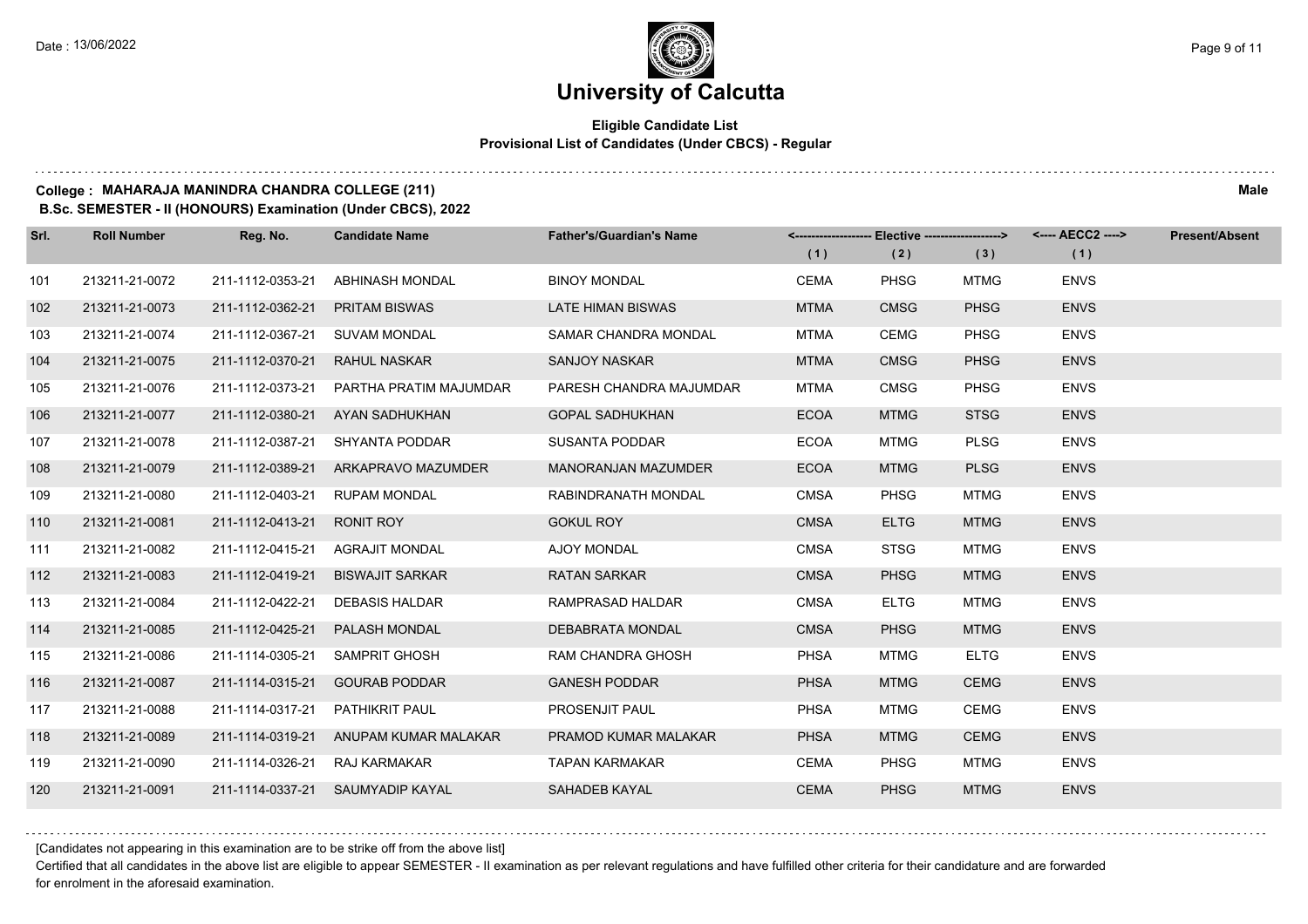#### **Eligible Candidate List Provisional List of Candidates (Under CBCS) - Regular**

#### **College : MAHARAJA MANINDRA CHANDRA COLLEGE (211) Male**

**B.Sc. SEMESTER - II (HONOURS) Examination (Under CBCS), 2022**

| Srl. | <b>Roll Number</b> | Reg. No.                      | <b>Candidate Name</b>                | <b>Father's/Guardian's Name</b> | (1)         | <-------------------- Elective -------------------><br>(2) | (3)         | <---- AECC2 ----><br>(1) | <b>Present/Absent</b> |
|------|--------------------|-------------------------------|--------------------------------------|---------------------------------|-------------|------------------------------------------------------------|-------------|--------------------------|-----------------------|
| 121  | 213211-21-0092     | 211-1114-0358-21              | PRITAM KUMAR PAUL                    | <b>SEKHAR PAUL</b>              | <b>MTMA</b> | <b>CMSG</b>                                                | <b>PHSG</b> | <b>ENVS</b>              |                       |
| 122  | 213211-21-0093     | 211-1114-0359-21              | DIPAYAN KUNDU                        | <b>DIPANKAR KUNDU</b>           | <b>MTMA</b> | <b>CEMG</b>                                                | <b>PHSG</b> | <b>ENVS</b>              |                       |
| 123  | 213211-21-0094     | 211-1114-0366-21              | ABHISHEK GHOSH                       | <b>BISWAJIT GHOSH</b>           | <b>MTMA</b> | <b>CMSG</b>                                                | <b>PHSG</b> | <b>ENVS</b>              |                       |
| 124  | 213211-21-0095     |                               | 211-1114-0382-21 ASHUTOSH PAIRA      | <b>TAPAN KUMAR PAIRA</b>        | <b>ECOA</b> | <b>MTMG</b>                                                | <b>CMSG</b> | <b>ENVS</b>              |                       |
| 125  | 213211-21-0096     | 211-1114-0390-21              | SAMPRIT PAL                          | <b>KARTICK CHANDRA PAL</b>      | <b>ECOA</b> | <b>MTMG</b>                                                | <b>STSG</b> | <b>ENVS</b>              |                       |
| 126  | 213211-21-0097     | 211-1114-0399-21              | <b>MAYUKH PAL</b>                    | SOUMITRA KUMAR PAL              | <b>CMSA</b> | <b>PHSG</b>                                                | <b>MTMG</b> | <b>ENVS</b>              |                       |
| 127  | 213211-21-0098     | 211-1115-0308-21              | MD IMTEYAZ UDDIN                     | <b>MD GIASUDDIN</b>             | <b>PHSA</b> | <b>MTMG</b>                                                | <b>CMSG</b> | <b>ENVS</b>              |                       |
| 128  | 213211-21-0099     | 211-1115-0321-21 SABIT ISLAM  |                                      | NEFAZUL ISLAM                   | <b>PHSA</b> | <b>MTMG</b>                                                | <b>CEMG</b> | <b>ENVS</b>              |                       |
| 129  | 213211-21-0100     | 211-1115-0324-21              | MD MANUARULISLAM                     | MD SAFIQUL ISLAM                | <b>CEMA</b> | <b>PHSG</b>                                                | <b>MTMG</b> | <b>ENVS</b>              |                       |
| 130  | 213211-21-0101     | 211-1121-0418-21 SANU MANNA   |                                      | <b>GOUR HARI MANNA</b>          | <b>CMSA</b> | <b>PHSG</b>                                                | <b>MTMG</b> | <b>ENVS</b>              |                       |
| 131  | 213211-21-0102     | 211-1111-1066-21 AYUSH SETH   |                                      | RAJU PRASAD SETH                | <b>PHSA</b> | <b>MTMG</b>                                                | <b>CMSG</b> | <b>ENVS</b>              |                       |
| 132  | 213211-21-0103     |                               | 211-1111-1067-21 SWARNAVA MUKHERJEE  | <b>INDRANIL MUKHERJEE</b>       | <b>CEMA</b> | <b>PHSG</b>                                                | <b>MTMG</b> | <b>ENVS</b>              |                       |
| 133  | 213211-21-0104     | 211-1111-1068-21              | SUMIT KUMAR MALLIK                   | <b>GOBINDA MALLIK</b>           | <b>CEMA</b> | <b>PHSG</b>                                                | <b>MTMG</b> | <b>ENVS</b>              |                       |
| 134  | 213211-21-0105     |                               | 211-1111-1071-21 SOUMYADIP MUKHERJEE | <b>SUDIP MUKHERJEE</b>          | <b>MTMA</b> | <b>CMSG</b>                                                | <b>PHSG</b> | <b>ENVS</b>              |                       |
| 135  | 213211-21-0106     | 211-1111-1072-21              | LALIT UPADHYAY                       | <b>JAGAT NARAYAN UPADHYAY</b>   | <b>ECOA</b> | <b>MTMG</b>                                                | <b>STSG</b> | <b>ENVS</b>              |                       |
| 136  | 213211-21-0107     | 211-1111-1073-21 ABHISEK SEN  |                                      | PRASHANTA KUMAR SEN             | <b>ECOA</b> | <b>MTMG</b>                                                | <b>STSG</b> | <b>ENVS</b>              |                       |
| 137  | 213211-21-0108     | 211-1111-1096-21              | KOUSTAV PATRA                        | SWAPAN PATRA                    | <b>CMSA</b> | <b>ELTG</b>                                                | <b>MTMG</b> | <b>ENVS</b>              |                       |
| 138  | 213211-21-0109     | 211-1112-1074-21 SHUVOJIT DAS |                                      | <b>SUJIT DAS</b>                | <b>CMSA</b> | <b>ELTG</b>                                                | <b>MTMG</b> | <b>ENVS</b>              |                       |
| 139  | 213211-21-0110     | 211-1112-1076-21              | UTTARAYAN HALDAR                     | DEBENDRA NATH HALDAR            | <b>CMSA</b> | <b>STSG</b>                                                | <b>MTMG</b> | <b>ENVS</b>              |                       |
| 140  | 213211-21-0111     | 211-1112-1093-21 SOHOM BAG    |                                      | <b>SUBRATA KUMAR BAG</b>        | <b>CMSA</b> | <b>ELTG</b>                                                | <b>MTMG</b> | <b>ENVS</b>              |                       |

[Candidates not appearing in this examination are to be strike off from the above list]

Certified that all candidates in the above list are eligible to appear SEMESTER - II examination as per relevant regulations and have fulfilled other criteria for their candidature and are forwarded for enrolment in the aforesaid examination.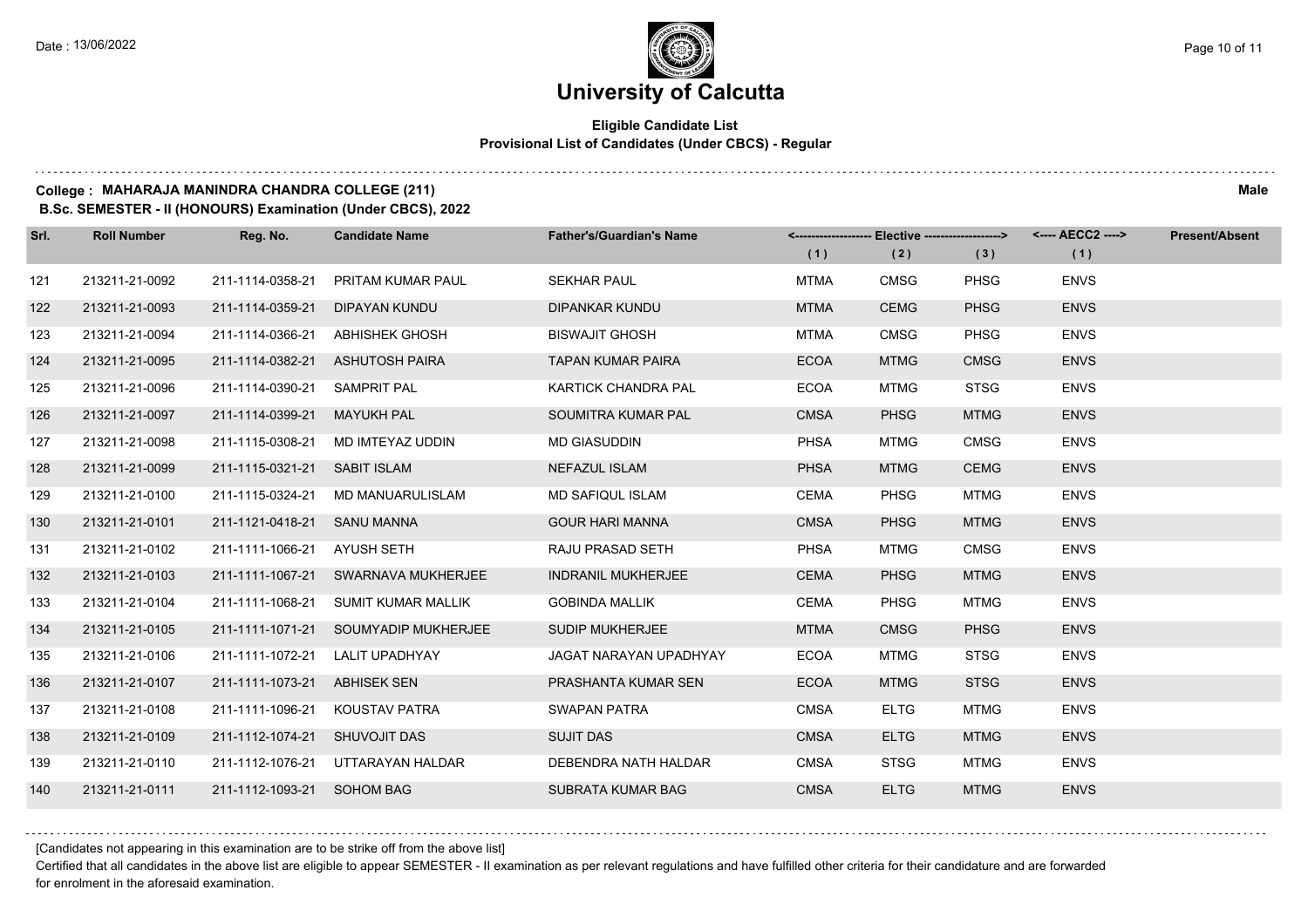#### **Eligible Candidate List Provisional List of Candidates (Under CBCS) - Regular**

#### **College : MAHARAJA MANINDRA CHANDRA COLLEGE (211) Male**

**B.Sc. SEMESTER - II (HONOURS) Examination (Under CBCS), 2022**

| Srl. | <b>Roll Number</b> | Rea. No.         | <b>Candidate Name</b> | <b>Father's/Guardian's Name</b> |             |             |             | <---- AECC2 ----> | <b>Present/Absent</b> |
|------|--------------------|------------------|-----------------------|---------------------------------|-------------|-------------|-------------|-------------------|-----------------------|
|      |                    |                  |                       |                                 | (1)         | (2)         | (3)         | (1)               |                       |
| 141  | 213211-21-0112     | 211-1111-1106-21 | SUBHAJIT DASGUPTA     | SANJOY DASGUPTA                 | <b>ECOA</b> | MTMG        | <b>STSG</b> | <b>ENVS</b>       |                       |
| 142  | 213211-21-0113     | 211-1111-1144-21 | SAHIN SAGAR AKTAR     | MAINUDDIN AHAMED                | <b>PHSA</b> | <b>MTMG</b> | <b>CEMG</b> | <b>ENVS</b>       |                       |

[Candidates not appearing in this examination are to be strike off from the above list]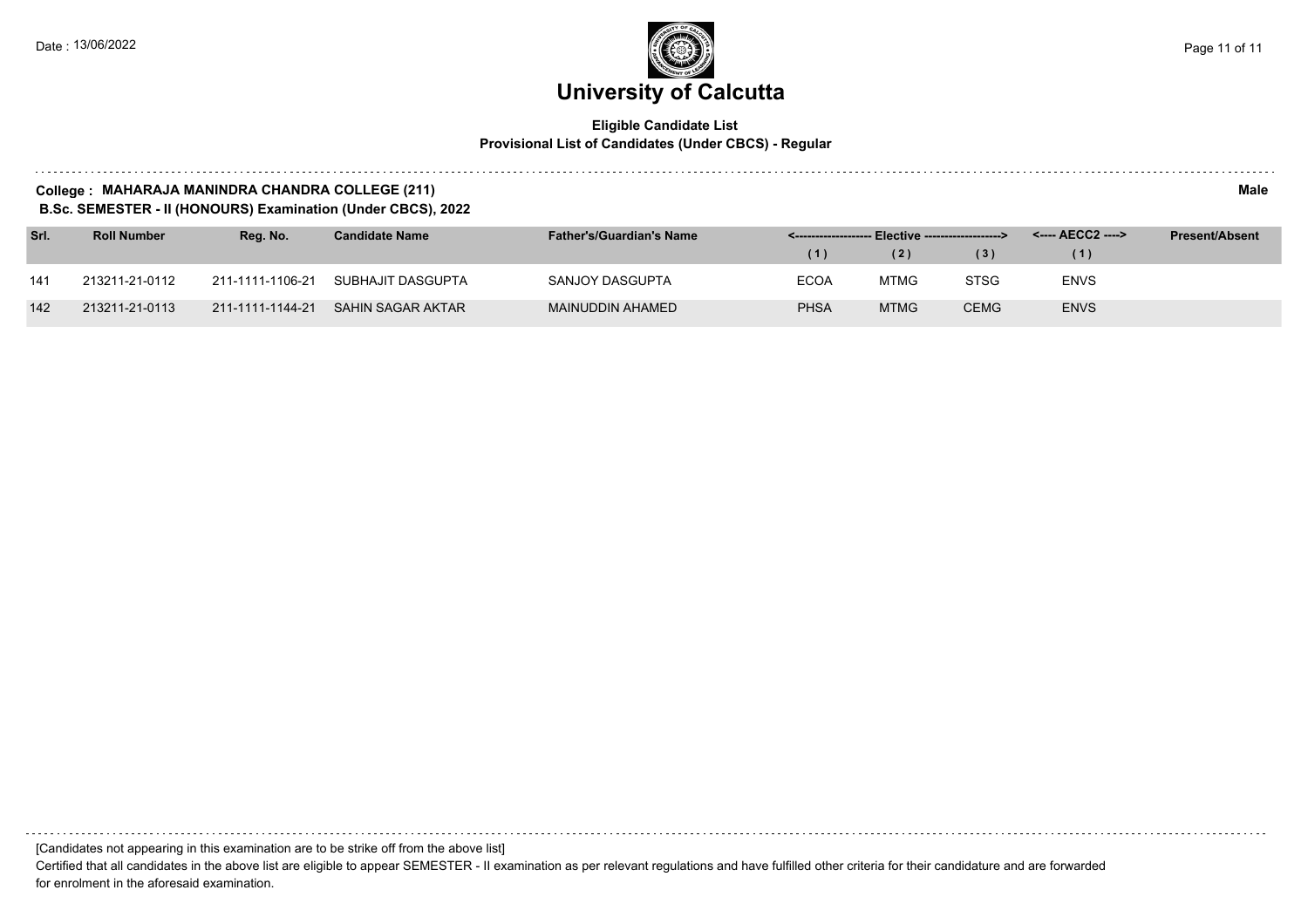#### **Eligible Candidate List Provisional List of Candidates (Under CBCS) - Regular**

#### **College : MAHARAJA MANINDRA CHANDRA COLLEGE (211) Female**

**B.Sc. SEMESTER - II (GENERAL) Examination (Under CBCS), 2022**

| Srl.           | <b>Roll Number</b> | Reg. No.                      | <b>Candidate Name</b>            | <b>Father's/Guardian's Name</b> |             | <------------------- Elective ------------------> |             | <---- AECC2 ----> | <b>Present/Absent</b> |
|----------------|--------------------|-------------------------------|----------------------------------|---------------------------------|-------------|---------------------------------------------------|-------------|-------------------|-----------------------|
|                |                    |                               |                                  |                                 | (1)         | (2)                                               | (3)         | (1)               |                       |
| $\mathbf{1}$   | 193211-12-0001     | 211-1211-0768-19 SAMAR AFREEN |                                  | MD IQBAL KHAN                   | <b>BOTG</b> | ZOOG                                              | <b>CEMG</b> | <b>ENVS</b>       |                       |
| $\overline{2}$ | 193211-12-0004     |                               | 211-1214-0769-19 SUNEHA KARMAKAR | <b>PALASH KARMAKAR</b>          | <b>BOTG</b> | ZOOG                                              | <b>CEMG</b> | <b>ENVS</b>       |                       |
| 3              | 203211-12-0008     | 211-1211-0875-20 ANKITA BOSE  |                                  | <b>RANJAN KUMAR BOSE</b>        | ZOOG        | <b>BOTG</b>                                       | <b>CEMG</b> | <b>ENVS</b>       |                       |
| 4              | 203211-12-0016     | 211-1211-0894-20 TANU DEY     |                                  | <b>TARAK DEY</b>                | ZOOG        | <b>BOTG</b>                                       | <b>CEMG</b> | <b>ENVS</b>       |                       |
| 5              | 203211-12-0021     | 211-1212-0890-20              | SNEHA BARMAN                     | <b>MADAN MOHAN BARMAN</b>       | ZOOG        | <b>BOTG</b>                                       | <b>CEMG</b> | <b>ENVS</b>       |                       |
| 6              | 203211-12-0022     | 211-1214-0882-20              | MOUPIYA DAS                      | <b>JAYANTA DAS</b>              | ZOOG        | <b>BOTG</b>                                       | <b>CEMG</b> | <b>ENVS</b>       |                       |
| $7^{\circ}$    | 213211-12-0001     | 211-1211-0837-21              | PRAGYA SAHA                      | <b>BALARAM SAHA</b>             | MTMG        | <b>PHSG</b>                                       | <b>CMSG</b> | <b>ENVS</b>       |                       |
| 8              | 213211-12-0002     | 211-1211-0845-21              | <b>REKHA THAKUR</b>              | <b>HARERAM THAKUR</b>           | <b>MTMG</b> | <b>PHSG</b>                                       | <b>CEMG</b> | <b>ENVS</b>       |                       |
| 9              | 213211-12-0003     | 211-1211-0847-21              | <b>ADITY POREL</b>               | <b>TAPAS POREL</b>              | <b>MTMG</b> | <b>PHSG</b>                                       | <b>CMSG</b> | <b>ENVS</b>       |                       |
| 10             | 213211-12-0004     | 211-1211-0851-21              | DEBARIMA BASU                    | <b>DEBASIS BASU</b>             | <b>MTMG</b> | <b>PHSG</b>                                       | <b>CEMG</b> | <b>ENVS</b>       |                       |
| 11             | 213211-12-0005     | 211-1211-0867-21              | SAMITA MAHATO                    | PASHUPATI MAHATO                | <b>MTMG</b> | <b>PHSG</b>                                       | <b>CMSG</b> | <b>ENVS</b>       |                       |
| 12             | 213211-12-0006     | 211-1211-0873-21              | NILANJANA DEY                    | RAJU DEY                        | <b>BOTG</b> | ZOOG                                              | <b>CEMG</b> | <b>ENVS</b>       |                       |
| 13             | 213211-12-0007     | 211-1211-0881-21              | MOUMI MANNA                      | PRASANTA MANNA                  | <b>BOTG</b> | ZOOG                                              | <b>CEMG</b> | <b>ENVS</b>       |                       |
| 14             | 213211-12-0008     | 211-1211-0882-21              | <b>PUJA MONDAL</b>               | <b>SWAPAN MONDAL</b>            | <b>BOTG</b> | ZOOG                                              | <b>CEMG</b> | <b>ENVS</b>       |                       |
| 15             | 213211-12-0009     | 211-1211-0886-21              | PINKI PANDA                      | <b>BIKASH PANDA</b>             | <b>BOTG</b> | ZOOG                                              | <b>CEMG</b> | <b>ENVS</b>       |                       |
| 16             | 213211-12-0010     | 211-1211-0888-21              | SUDESHNA HATI                    | <b>SUKANTA HATI</b>             | <b>BOTG</b> | ZOOG                                              | <b>CEMG</b> | <b>ENVS</b>       |                       |
| 17             | 213211-12-0011     | 211-1212-0844-21              | <b>MOUMITA BEPARI</b>            | <b>MRITYUNJOY BEPARI</b>        | <b>MTMG</b> | <b>PHSG</b>                                       | <b>CEMG</b> | <b>ENVS</b>       |                       |
| 18             | 213211-12-0012     | 211-1212-0878-21              | <b>SONAM DHALI</b>               | <b>BIDHAN DHALI</b>             | <b>BOTG</b> | ZOOG                                              | <b>CEMG</b> | <b>ENVS</b>       |                       |
| 19             | 213211-12-0013     | 211-1212-0883-21              | ANANYA NASKAR                    | <b>BISWAJIT NASKAR</b>          | <b>BOTG</b> | ZOOG                                              | <b>CEMG</b> | <b>ENVS</b>       |                       |
| 20             | 213211-12-0014     |                               | 211-1214-0876-21 SAYANTIKA PAUL  | <b>SADHAN PAUL</b>              | <b>BOTG</b> | ZOOG                                              | <b>CEMG</b> | <b>ENVS</b>       |                       |

[Candidates not appearing in this examination are to be strike off from the above list]

Certified that all candidates in the above list are eligible to appear SEMESTER - II examination as per relevant regulations and have fulfilled other criteria for their candidature and are forwarded for enrolment in the aforesaid examination.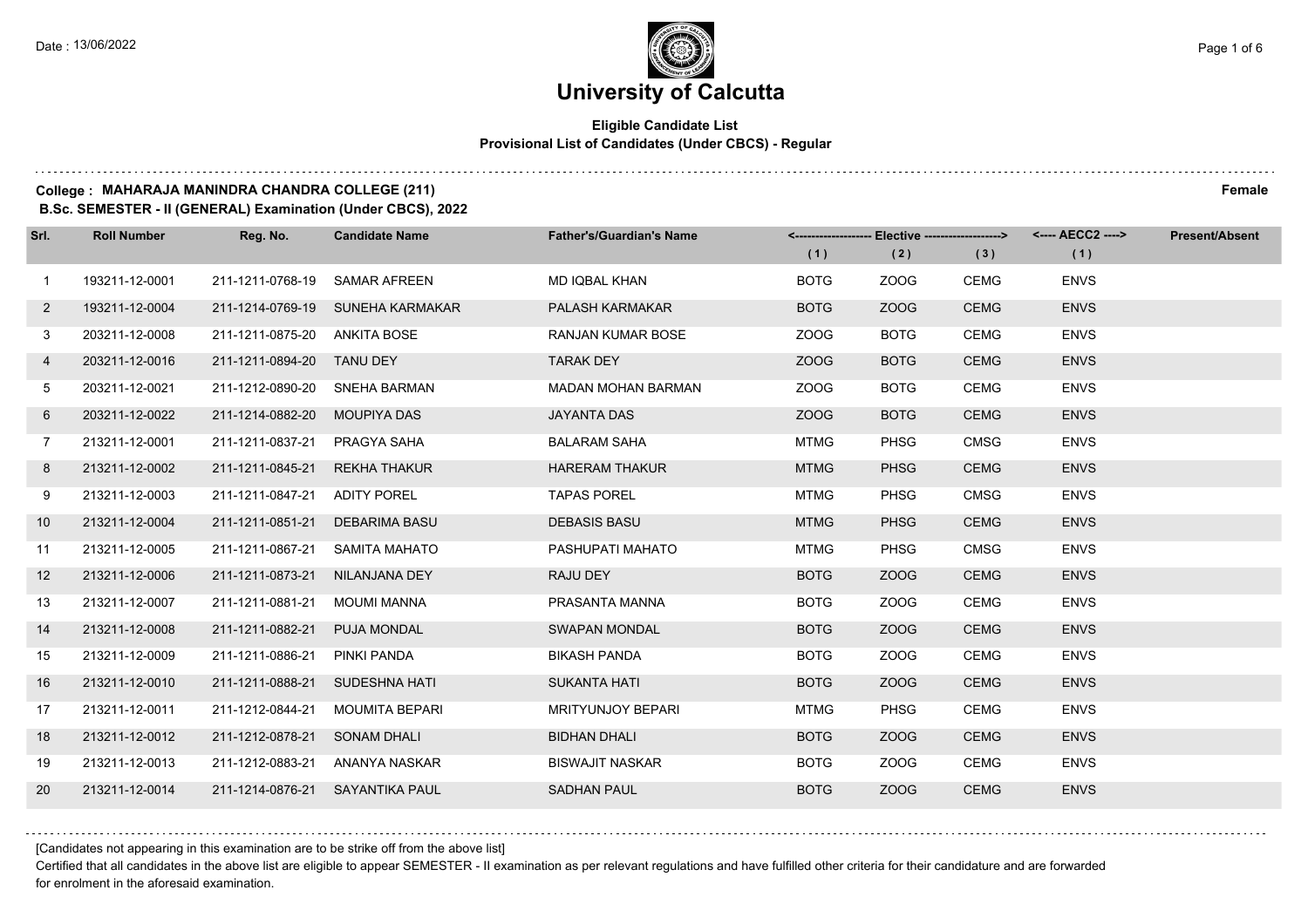a sistema

### **University of Calcutta**  Date : 13/06/2022 Page 2 of 6

#### **Eligible Candidate List Provisional List of Candidates (Under CBCS) - Regular**

| College: MAHARAJA MANINDRA CHANDRA COLLEGE (211)             | Female |
|--------------------------------------------------------------|--------|
| B.Sc. SEMESTER - II (GENERAL) Examination (Under CBCS), 2022 |        |

| Srl.           | <b>Roll Number</b> | Reg. No.         | Candidate Name      | <b>Father's/Guardian's Name</b> |             |             | <---- AECC2 ----> | <b>Present/Absent</b> |  |
|----------------|--------------------|------------------|---------------------|---------------------------------|-------------|-------------|-------------------|-----------------------|--|
|                |                    |                  |                     |                                 |             | (2)         | 3)                |                       |  |
| 21<br><u>_</u> | 213211-12-0015     | 211-1211-1148-21 | <b>IFFAT SARWAR</b> | SARWAR ALAM                     | <b>MTMG</b> | <b>PHSG</b> | <b>CMSG</b>       | ENVS                  |  |

[Candidates not appearing in this examination are to be strike off from the above list]

Certified that all candidates in the above list are eligible to appear SEMESTER - II examination as per relevant regulations and have fulfilled other criteria for their candidature and are forwarded for enrolment in the aforesaid examination.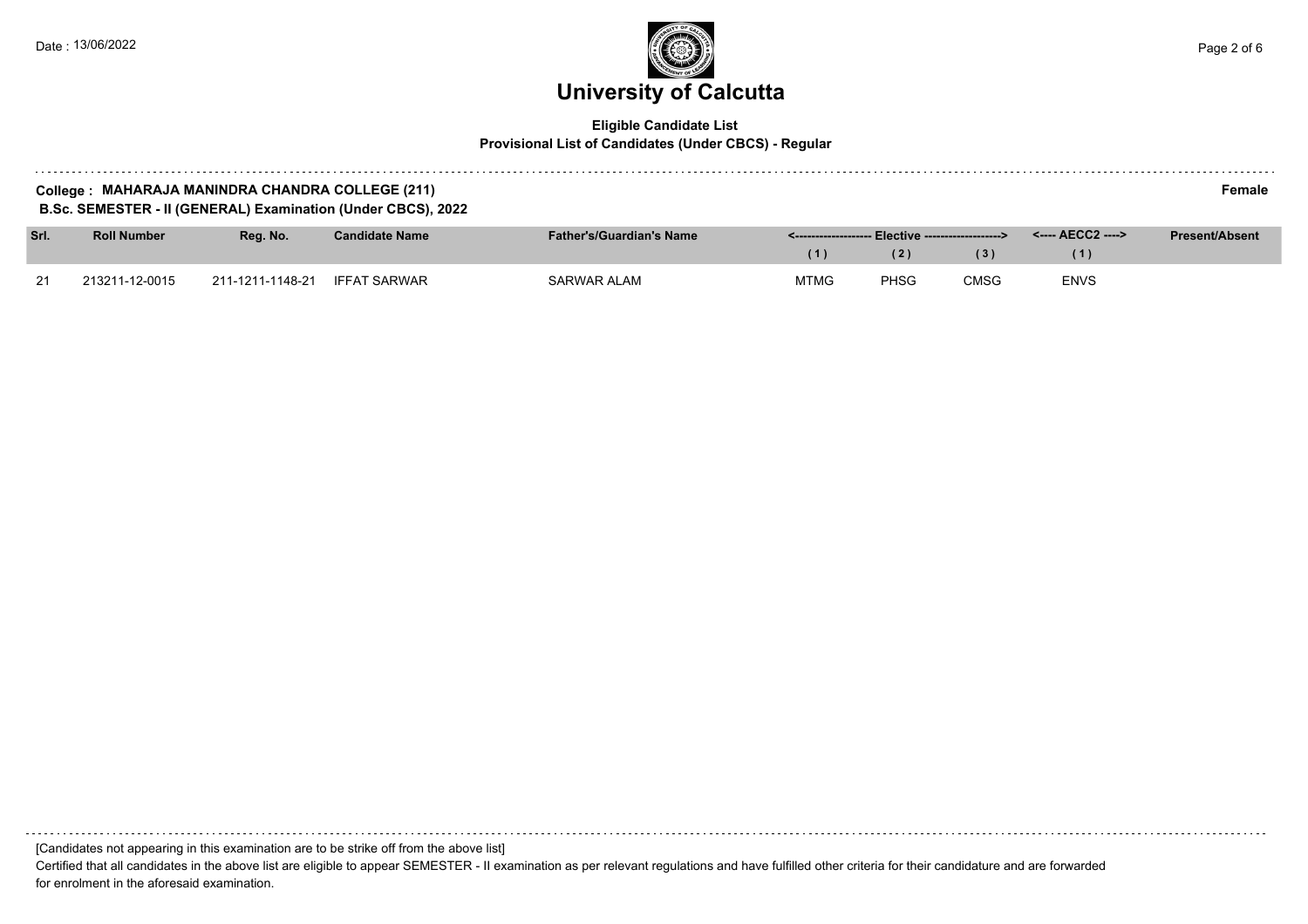#### **Eligible Candidate List Provisional List of Candidates (Under CBCS) - Regular**

#### **College : MAHARAJA MANINDRA CHANDRA COLLEGE (211) Male**

**B.Sc. SEMESTER - II (GENERAL) Examination (Under CBCS), 2022**

| Srl.            | <b>Roll Number</b> | Reg. No.                       | <b>Candidate Name</b>               | <b>Father's/Guardian's Name</b> |             |             | <------------------- Elective ------------------> <---- AECC2 ----> |             | <b>Present/Absent</b> |
|-----------------|--------------------|--------------------------------|-------------------------------------|---------------------------------|-------------|-------------|---------------------------------------------------------------------|-------------|-----------------------|
|                 |                    |                                |                                     |                                 | (1)         | (2)         | (3)                                                                 | (1)         |                       |
| $\mathbf{1}$    | 193211-22-0003     | 137-1124-0653-15               | <b>BHASKAR MAHATO</b>               | Sankar Mahato                   | <b>CEMG</b> | <b>BOTG</b> | ZOOG                                                                | <b>ENVS</b> |                       |
| $\mathbf{2}$    | 193211-22-0004     | 211-1111-0756-19               | RAJAT CHANDA                        | Ratan Kumar Chandra             | <b>CEMG</b> | <b>BOTG</b> | ZOOG                                                                | <b>ENVS</b> |                       |
| 3               | 193211-22-0009     |                                | 211-1112-0761-19 ROHIT KUMAR SHARMA | RAM AWADHA SHARMA               | <b>CEMG</b> | <b>BOTG</b> | ZOOG                                                                | <b>ENVS</b> |                       |
| 4               | 193211-22-0011     | 211-1111-0744-19 PRATIK PANDEY |                                     | UPENDRA PANDEY                  | <b>MTMG</b> | <b>PHSG</b> | <b>CMSG</b>                                                         | <b>ENVS</b> |                       |
| 5               | 193211-22-0016     | 211-1111-0750-19 SOURAV SHAW   |                                     | <b>RAJKUMAR SHAW</b>            | <b>MTMG</b> | <b>PHSG</b> | <b>CEMG</b>                                                         | <b>ENVS</b> |                       |
| 6               | 193211-22-0018     | 211-1111-0764-19               | <b>PRITOM SAHA</b>                  | PARTHA SAHA                     | <b>MTMG</b> | <b>PHSG</b> | <b>CMSG</b>                                                         | <b>ENVS</b> |                       |
| $7\overline{ }$ | 193211-22-0019     |                                | 211-1111-0765-19 ARGHADIP CHOWDHURY | KAMALENDU CHOWDHURY             | <b>MTMG</b> | <b>PHSG</b> | <b>CEMG</b>                                                         | <b>ENVS</b> |                       |
| 8               | 193211-22-0022     |                                | 211-1112-0766-19 RUPAYAN MONDAL     | <b>TAPAS MONDAL</b>             | MTMG        | <b>PHSG</b> | <b>CEMG</b>                                                         | <b>ENVS</b> |                       |
| 9               | 203211-22-0007     | 211-1111-0858-20 SUNIL BALMIKI |                                     | PRAHLAD BALMIKI                 | <b>MTMG</b> | <b>PHSG</b> | <b>CEMG</b>                                                         | <b>ENVS</b> |                       |
| 10              | 203211-22-0019     | 211-1111-0873-20 RISHAV MISHRA |                                     | <b>UMESH KUMAR MISHRA</b>       | <b>MTMG</b> | <b>PHSG</b> | <b>CMSG</b>                                                         | <b>ENVS</b> |                       |
| 11              | 203211-22-0030     | 211-1114-0878-20 ARUP MAHATO   |                                     | <b>TARAPADA MAHATO</b>          | ZOOG        | <b>BOTG</b> | <b>CEMG</b>                                                         | <b>ENVS</b> |                       |
| 12              | 203211-22-0033     |                                | 211-1111-1119-20 SACHIN KUMAR SINGH | <b>SANJAY SINGH</b>             | <b>MTMG</b> | <b>PHSG</b> | <b>CEMG</b>                                                         | <b>ENVS</b> |                       |
| 13              | 213211-22-0001     | 211-1111-0838-21 ASHIM PAUL    |                                     | <b>AMBAR PAUL</b>               | <b>MTMG</b> | <b>PHSG</b> | <b>CMSG</b>                                                         | <b>ENVS</b> |                       |
| 14              | 213211-22-0002     | 211-1111-0842-21 AZLAN SHAH    |                                     | <b>SHAH ALAM</b>                | <b>MTMG</b> | <b>PHSG</b> | <b>CEMG</b>                                                         | <b>ENVS</b> |                       |
| 15              | 213211-22-0003     | 211-1111-0843-21 SAIKAT GHOSH  |                                     | <b>SWAPAN GHOSH</b>             | <b>MTMG</b> | <b>PHSG</b> | <b>STSG</b>                                                         | <b>ENVS</b> |                       |
| 16              | 213211-22-0004     | 211-1111-0850-21               | SWAPNIL MUKHERJEE                   | <b>RAJIB MUKHERJEE</b>          | <b>MTMG</b> | <b>PHSG</b> | <b>CMSG</b>                                                         | <b>ENVS</b> |                       |
| 17              | 213211-22-0005     | 211-1111-0852-21               | SAPTARSHI ROY                       | SAMBHU ROY                      | <b>MTMG</b> | <b>PHSG</b> | <b>CMSG</b>                                                         | <b>ENVS</b> |                       |
| 18              | 213211-22-0006     | 211-1111-0854-21               | SAYAN DEBNATH                       | SANJOY DEBNATH                  | MTMG        | <b>PHSG</b> | <b>CMSG</b>                                                         | <b>ENVS</b> |                       |
| 19              | 213211-22-0007     |                                | 211-1111-0855-21 ADITI NANDAN GHOSH | <b>DEBAJYOTI GHOSH</b>          | <b>MTMG</b> | <b>PHSG</b> | <b>CEMG</b>                                                         | <b>ENVS</b> |                       |
| 20              | 213211-22-0008     | 211-1111-0856-21 SUTIRTHA BOSE |                                     | UJJAL KUMAR BOSE                | <b>MTMG</b> | <b>PHSG</b> | <b>CMSG</b>                                                         | <b>ENVS</b> |                       |

[Candidates not appearing in this examination are to be strike off from the above list]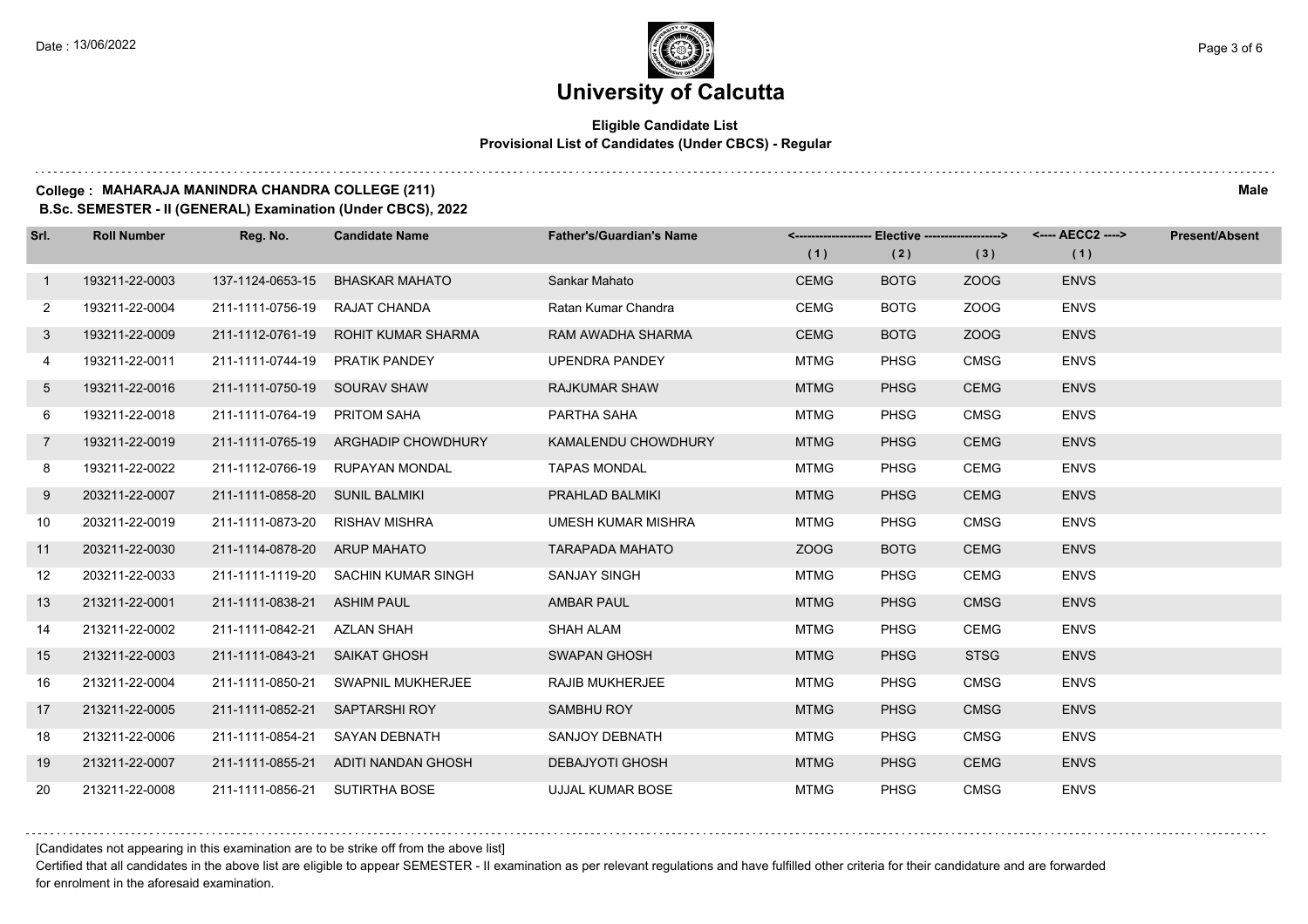#### **Eligible Candidate List Provisional List of Candidates (Under CBCS) - Regular**

#### **College : MAHARAJA MANINDRA CHANDRA COLLEGE (211) Male**

**B.Sc. SEMESTER - II (GENERAL) Examination (Under CBCS), 2022**

| Srl. | <b>Roll Number</b> | Reg. No.                      | <b>Candidate Name</b>  | <b>Father's/Guardian's Name</b> | (1)         | (2)         | <------------------- Elective ------------------> <---- AECC2 ----><br>(3) | (1)         | <b>Present/Absent</b> |
|------|--------------------|-------------------------------|------------------------|---------------------------------|-------------|-------------|----------------------------------------------------------------------------|-------------|-----------------------|
| 21   | 213211-22-0009     | 211-1111-0857-21              | <b>JAYANTA BISWAS</b>  | <b>VIJAY KUMAR BISWAS</b>       | <b>MTMG</b> | <b>PHSG</b> | <b>CEMG</b>                                                                | <b>ENVS</b> |                       |
| 22   | 213211-22-0010     | 211-1111-0858-21              | ARPAN DEBNATH          | NARAYAN CHANDRA DEBNATH         | <b>MTMG</b> | PHSG        | <b>STSG</b>                                                                | <b>ENVS</b> |                       |
| 23   | 213211-22-0011     | 211-1111-0859-21 ARUP SAU     |                        | ASHOKE KUMAR SAU                | <b>MTMG</b> | <b>PHSG</b> | <b>CEMG</b>                                                                | <b>ENVS</b> |                       |
| 24   | 213211-22-0012     | 211-1111-0860-21              | UTTAM KUMAR YADAV      | <b>BINOD KUMAR YADAV</b>        | <b>MTMG</b> | <b>PHSG</b> | <b>CMSG</b>                                                                | <b>ENVS</b> |                       |
| 25   | 213211-22-0013     | 211-1111-0861-21              | <b>RAJU MONDAL</b>     | NANDA KUMAR MONDAL              | <b>MTMG</b> | <b>PHSG</b> | <b>CEMG</b>                                                                | <b>ENVS</b> |                       |
| 26   | 213211-22-0014     | 211-1111-0862-21              | SAFAL SAHA             | SANKAR SAHA                     | <b>MTMG</b> | <b>PHSG</b> | <b>CMSG</b>                                                                | <b>ENVS</b> |                       |
| 27   | 213211-22-0015     | 211-1111-0863-21              | SURAJ SHAW             | PREM SHAW                       | <b>MTMG</b> | <b>PHSG</b> | <b>CMSG</b>                                                                | <b>ENVS</b> |                       |
| 28   | 213211-22-0016     | 211-1111-0864-21              | SHRIKANT PRASAD MODI   | DHARMENDRA PRASAD MODI          | <b>MTMG</b> | <b>PHSG</b> | <b>CMSG</b>                                                                | <b>ENVS</b> |                       |
| 29   | 213211-22-0017     | 211-1111-0865-21              | SUSHANT KUMAR SHAW     | ASHOK PRASAD SHAW               | <b>MTMG</b> | <b>PHSG</b> | <b>CEMG</b>                                                                | <b>ENVS</b> |                       |
| 30   | 213211-22-0018     | 211-1111-0866-21              | <b>BHAVESH SHAH</b>    | MAHENDRA KUMAR SHAH             | <b>MTMG</b> | <b>PHSG</b> | <b>CMSG</b>                                                                | <b>ENVS</b> |                       |
| 31   | 213211-22-0019     | 211-1111-0868-21              | <b>PRINCE TIWARI</b>   | <b>RAMESH TIWARI</b>            | <b>MTMG</b> | <b>PHSG</b> | <b>STSG</b>                                                                | <b>ENVS</b> |                       |
| 32   | 213211-22-0020     | 211-1111-0869-21              | SONU SONVANI           | <b>BHARAT SONVANI</b>           | <b>MTMG</b> | <b>PHSG</b> | <b>CMSG</b>                                                                | <b>ENVS</b> |                       |
| 33   | 213211-22-0021     | 211-1111-0870-21              | <b>RANIT SHAW</b>      | <b>DIPTENDU SHAW</b>            | <b>MTMG</b> | <b>PHSG</b> | <b>CMSG</b>                                                                | <b>ENVS</b> |                       |
| 34   | 213211-22-0022     | 211-1111-0871-21 HILLOL GHOSH |                        | <b>AMIYA GHOSH</b>              | <b>MTMG</b> | <b>PHSG</b> | <b>CEMG</b>                                                                | <b>ENVS</b> |                       |
| 35   | 213211-22-0023     | 211-1111-0872-21              | <b>SAMIR MAHAPATRA</b> | SANJIB MAHAPATRA                | <b>BOTG</b> | ZOOG        | <b>CEMG</b>                                                                | <b>ENVS</b> |                       |
| 36   | 213211-22-0024     | 211-1111-0877-21              | SIDDHANT PAUL          | <b>SUJOY KUMAR PAUL</b>         | <b>BOTG</b> | ZOOG        | <b>CEMG</b>                                                                | <b>ENVS</b> |                       |
| 37   | 213211-22-0025     | 211-1111-0879-21              | AGNIVA LALL SEAL       | JAYANTA LALL SEAL               | <b>BOTG</b> | ZOOG        | <b>CEMG</b>                                                                | <b>ENVS</b> |                       |
| 38   | 213211-22-0026     | 211-1111-0884-21              | RISHAV BHUKTA          | RANJAN BHUKTA                   | <b>BOTG</b> | ZOOG        | CEMG                                                                       | <b>ENVS</b> |                       |
| 39   | 213211-22-0027     | 211-1111-0885-21              | <b>RIKTAM SARKAR</b>   | <b>BADAL SARKAR</b>             | <b>BOTG</b> | ZOOG        | <b>CEMG</b>                                                                | <b>ENVS</b> |                       |
| 40   | 213211-22-0028     | 211-1111-0887-21 ARIJIT DAS   |                        | <b>SANKAR DAS</b>               | <b>BOTG</b> | ZOOG        | <b>CEMG</b>                                                                | <b>ENVS</b> |                       |

[Candidates not appearing in this examination are to be strike off from the above list]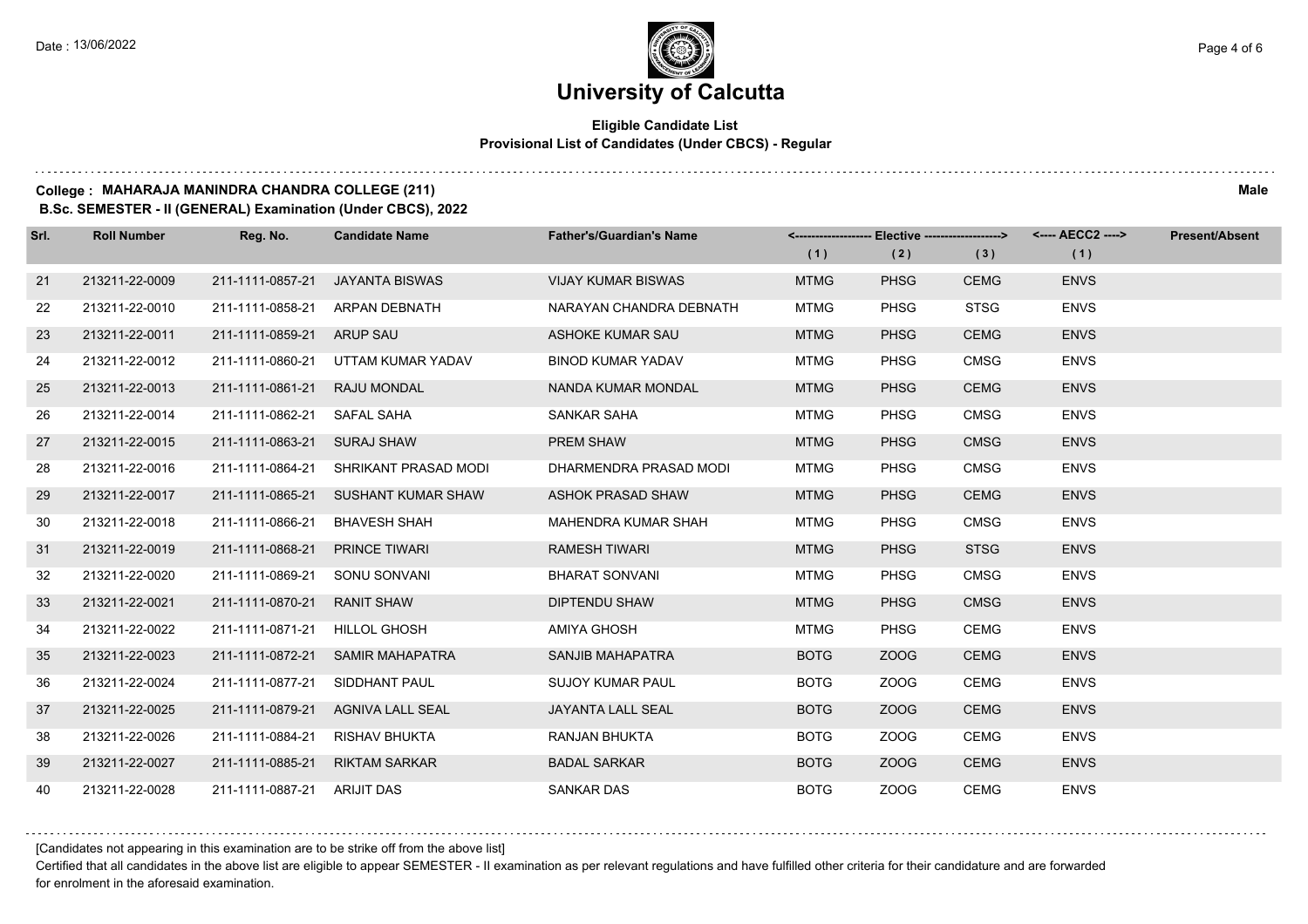#### **Eligible Candidate List Provisional List of Candidates (Under CBCS) - Regular**

#### **College : MAHARAJA MANINDRA CHANDRA COLLEGE (211) Male**

**B.Sc. SEMESTER - II (GENERAL) Examination (Under CBCS), 2022**

| Srl. | <b>Roll Number</b> | Reg. No.                       | <b>Candidate Name</b> | <b>Father's/Guardian's Name</b> | (1)         | <------------------- Elective ------------------><br>(2) | (3)         | (1)         | <b>Present/Absent</b> |
|------|--------------------|--------------------------------|-----------------------|---------------------------------|-------------|----------------------------------------------------------|-------------|-------------|-----------------------|
| 41   | 213211-22-0029     | 211-1111-0889-21               | <b>RONIT SAMANTA</b>  | <b>UTTAM SAMANTA</b>            | <b>BOTG</b> | ZOOG                                                     | <b>CEMG</b> | <b>ENVS</b> |                       |
| 42   | 213211-22-0030     | 211-1111-0890-21               | SUBHAJIT KUNDU        | SAMBHU NATH KUNDU               | <b>BOTG</b> | ZOOG                                                     | CEMG        | <b>ENVS</b> |                       |
| 43   | 213211-22-0031     | 211-1111-0892-21               | AMAN KUMAR RAY        | <b>RAMJI KUMAR RAY</b>          | <b>BOTG</b> | ZOOG                                                     | <b>CEMG</b> | <b>ENVS</b> |                       |
| 44   | 213211-22-0032     | 211-1111-0894-21               | SPANDAN CHOWDHURY     | <b>SUBRATA CHOWDHURY</b>        | <b>BOTG</b> | ZOOG                                                     | <b>CEMG</b> | <b>ENVS</b> |                       |
| 45   | 213211-22-0033     | 211-1112-0839-21               | RATHINDRA NATH BALA   | RABINDRA NATH BALA              | <b>MTMG</b> | <b>PHSG</b>                                              | <b>CMSG</b> | <b>ENVS</b> |                       |
| 46   | 213211-22-0034     | 211-1112-0840-21               | <b>SUMIT ROY</b>      | SUSHIL KR ROY                   | <b>MTMG</b> | <b>PHSG</b>                                              | <b>CEMG</b> | <b>ENVS</b> |                       |
| 47   | 213211-22-0035     | 211-1112-0841-21               | <b>BADHAN MONDAL</b>  | <b>ABINASH MONDAL</b>           | <b>MTMG</b> | <b>PHSG</b>                                              | <b>CMSG</b> | <b>ENVS</b> |                       |
| 48   | 213211-22-0036     | 211-1112-0848-21 YUVRAJ SINGHA |                       | <b>GOUTAM SINGHA</b>            | <b>MTMG</b> | <b>PHSG</b>                                              | <b>CEMG</b> | <b>ENVS</b> |                       |
| 49   | 213211-22-0037     | 211-1112-0874-21               | <b>DIPAN MONDAL</b>   | <b>SWAPAN KR MONDAL</b>         | <b>BOTG</b> | ZOOG                                                     | <b>CEMG</b> | <b>ENVS</b> |                       |
| 50   | 213211-22-0038     | 211-1112-0875-21               | RANA SARKAR           | <b>RAMESH SARKAR</b>            | <b>BOTG</b> | ZOOG                                                     | CEMG        | <b>ENVS</b> |                       |
| 51   | 213211-22-0039     | 211-1112-0880-21               | NILADRI MONDAL        | NIRANJAN MONDAL                 | <b>BOTG</b> | ZOOG                                                     | <b>CEMG</b> | <b>ENVS</b> |                       |
| 52   | 213211-22-0040     | 211-1112-0893-21               | SOUVIK SARKAR         | <b>SUJIT SARKAR</b>             | <b>BOTG</b> | ZOOG                                                     | <b>CEMG</b> | <b>ENVS</b> |                       |
| 53   | 213211-22-0041     | 211-1114-0846-21               | <b>CHANDAN SINGH</b>  | CHHOTU SINGH                    | <b>MTMG</b> | <b>PHSG</b>                                              | <b>CEMG</b> | <b>ENVS</b> |                       |
| 54   | 213211-22-0042     | 211-1114-0849-21               | <b>SHUVAM SEAL</b>    | SHYAMAL SEAL                    | <b>MTMG</b> | <b>PHSG</b>                                              | CEMG        | <b>ENVS</b> |                       |
| 55   | 213211-22-0043     | 211-1115-0853-21               | <b>SAHIN AKHTAR</b>   | <b>MD MOSTAQUE</b>              | <b>MTMG</b> | <b>PHSG</b>                                              | <b>CEMG</b> | <b>ENVS</b> |                       |
| 56   | 213211-22-0044     | 211-1115-0891-21               | MASUD ALI MONDAL      | <b>MOJAMMAL ALI MONDAL</b>      | <b>BOTG</b> | ZOOG                                                     | <b>CEMG</b> | <b>ENVS</b> |                       |
| 57   | 213211-22-0045     | 211-1111-1086-21               | DIVYANSHU UPADHYAY    | ANGAD UPADHYAY                  | <b>MTMG</b> | <b>PHSG</b>                                              | <b>CMSG</b> | <b>ENVS</b> |                       |
| 58   | 213211-22-0046     | 211-1111-1123-21               | SOUBHAGYA DAS         | <b>SEKHAR DAS</b>               | <b>MTMG</b> | <b>PHSG</b>                                              | CEMG        | <b>ENVS</b> |                       |
| 59   | 213211-22-0047     | 211-1111-1125-21               | TUNTUN KUMAR GOND     | <b>LALAN GOND</b>               | <b>MTMG</b> | <b>PHSG</b>                                              | <b>CMSG</b> | <b>ENVS</b> |                       |
| 60   | 213211-22-0048     | 211-1111-1126-21 ANURAG TIWARI |                       | MITHILESH KUMAR TIWARI          | <b>MTMG</b> | <b>PHSG</b>                                              | <b>STSG</b> | <b>ENVS</b> |                       |

[Candidates not appearing in this examination are to be strike off from the above list]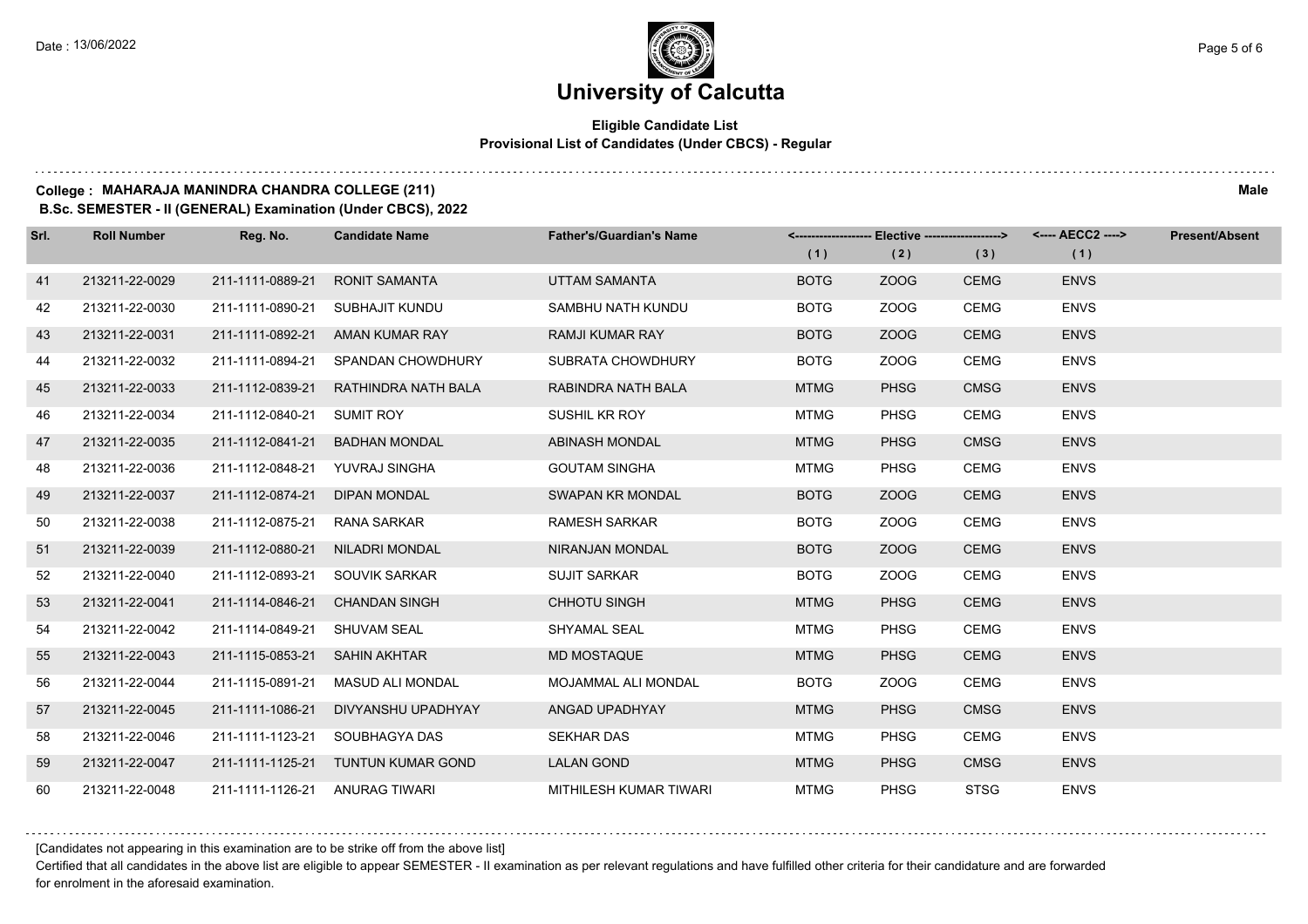#### **Eligible Candidate List Provisional List of Candidates (Under CBCS) - Regular**

#### **College : MAHARAJA MANINDRA CHANDRA COLLEGE (211) Male**

**B.Sc. SEMESTER - II (GENERAL) Examination (Under CBCS), 2022**

| Srl. | <b>Roll Number</b> | Reg. No.         | <b>Candidate Name</b> | <b>Father's/Guardian's Name</b> | <-------------------- Elective -------------------> |             |             |             | <b>Present/Absent</b> |
|------|--------------------|------------------|-----------------------|---------------------------------|-----------------------------------------------------|-------------|-------------|-------------|-----------------------|
|      |                    |                  |                       |                                 | (1)                                                 | (2)         | (3)         | (1)         |                       |
| 61   | 213211-22-0049     | 211-1111-1127-21 | SHUDHANSHU MISHRA     | KRIPA SHANKAR MISHRA            | <b>BOTG</b>                                         | ZOOG        | <b>CEMG</b> | <b>ENVS</b> |                       |
| 62   | 213211-22-0050     | 211-1112-1124-21 | DIP MONDAL            | PROBIR MONDAL                   | <b>MTMG</b>                                         | <b>PHSG</b> | <b>CMSG</b> | <b>ENVS</b> |                       |
| 63   | 213211-22-0051     | 211-1111-1147-21 | SOURYA KAR            | <b>SANKAR KAR</b>               | <b>MTMG</b>                                         | <b>PHSG</b> | <b>CEMG</b> | <b>ENVS</b> |                       |

[Candidates not appearing in this examination are to be strike off from the above list]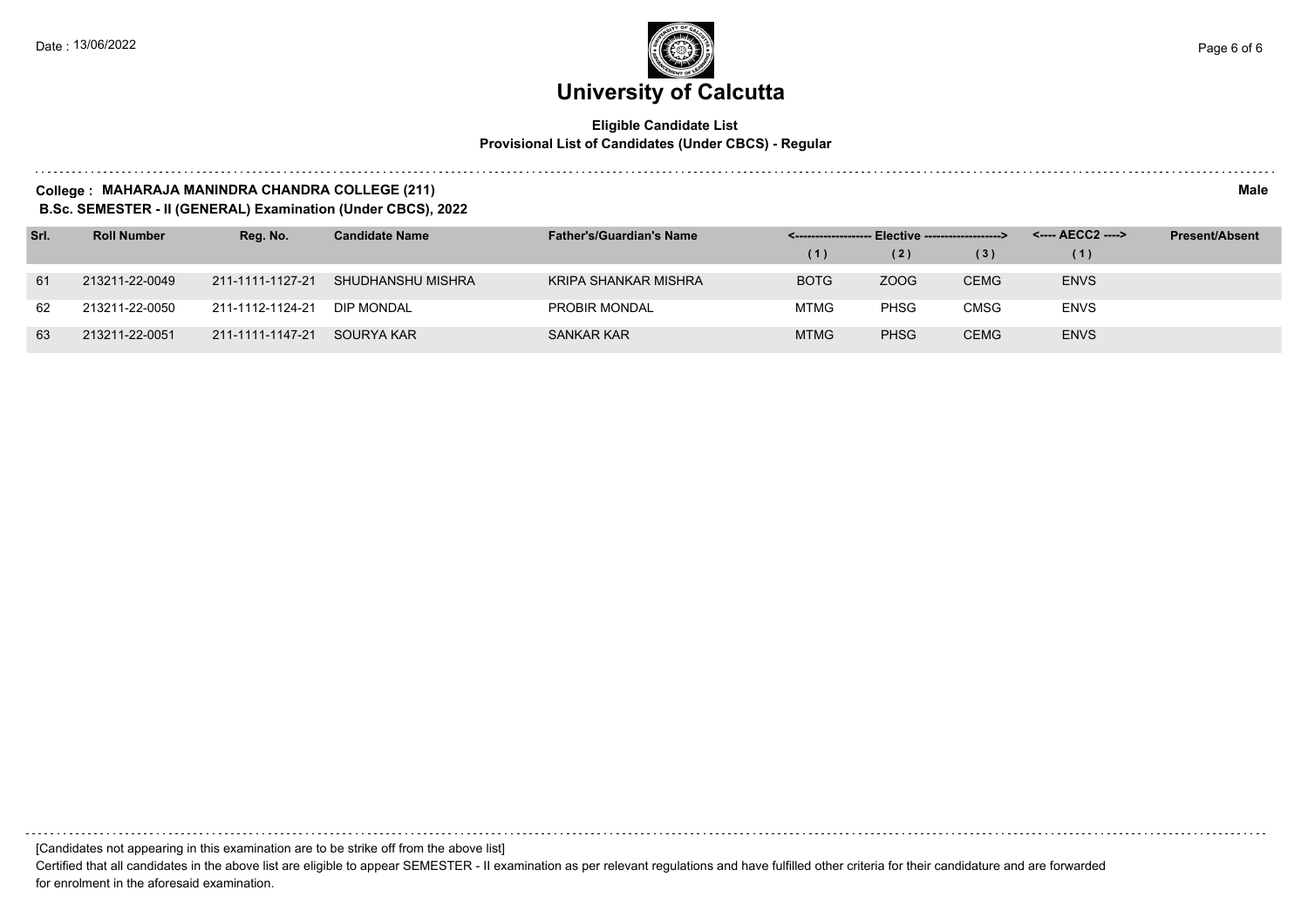#### **Eligible Candidate List Provisional List of Candidates (Under CBCS) - Backlog**

#### **College : MAHARAJA MANINDRA CHANDRA COLLEGE (211) Female B.Sc. SEMESTER - II (HONOURS) Examination (Under CBCS), 2022**

| Srl. | <b>Roll Number</b> | Reg. No.                    | <b>Candidate Name</b> | <b>Father's/Guardian's Name</b> |                                   |     |                                |                           | <b>Present/Absent</b> |
|------|--------------------|-----------------------------|-----------------------|---------------------------------|-----------------------------------|-----|--------------------------------|---------------------------|-----------------------|
|      |                    |                             |                       |                                 | (1)                               | (2) | (3)                            | (1)                       |                       |
|      | 183211-11-0037     | 211-1211-0305-18            | PURNIMA PATTANAYAK    | RABINDRANATH PATTANAYAK         | <b>MTMA</b><br>CC3 (TH), CC4 (TH) |     | PHSG<br>GE2 (TH)               |                           |                       |
|      | 2 203211-11-0001   | 211-1211-0323-20            | ESHA AGARWAL          | DEVENDRA PD AGARWAL             |                                   |     | <b>CEMG</b><br><b>GE2 (PR)</b> |                           |                       |
|      | 3 203211-11-0060   | 211-1211-1079-20 RIMA DUTTA |                       | <b>BABUL KRISHNA DUTTA</b>      | CMSA<br>CC3, CC4                  |     | PHSG<br>GE <sub>2</sub>        | <b>ENVS</b><br>AECC2 (TH) |                       |

[Candidates not appearing in this examination are to be strike off from the above list]

Certified that all candidates in the above list are eligible to appear SEMESTER - II examination with subject(s)/component of subject(s) as mentioned above as per relevant regulations and have fulfilled other criteria for their candidature and are forwarded for enrolment in the aforesaid examination.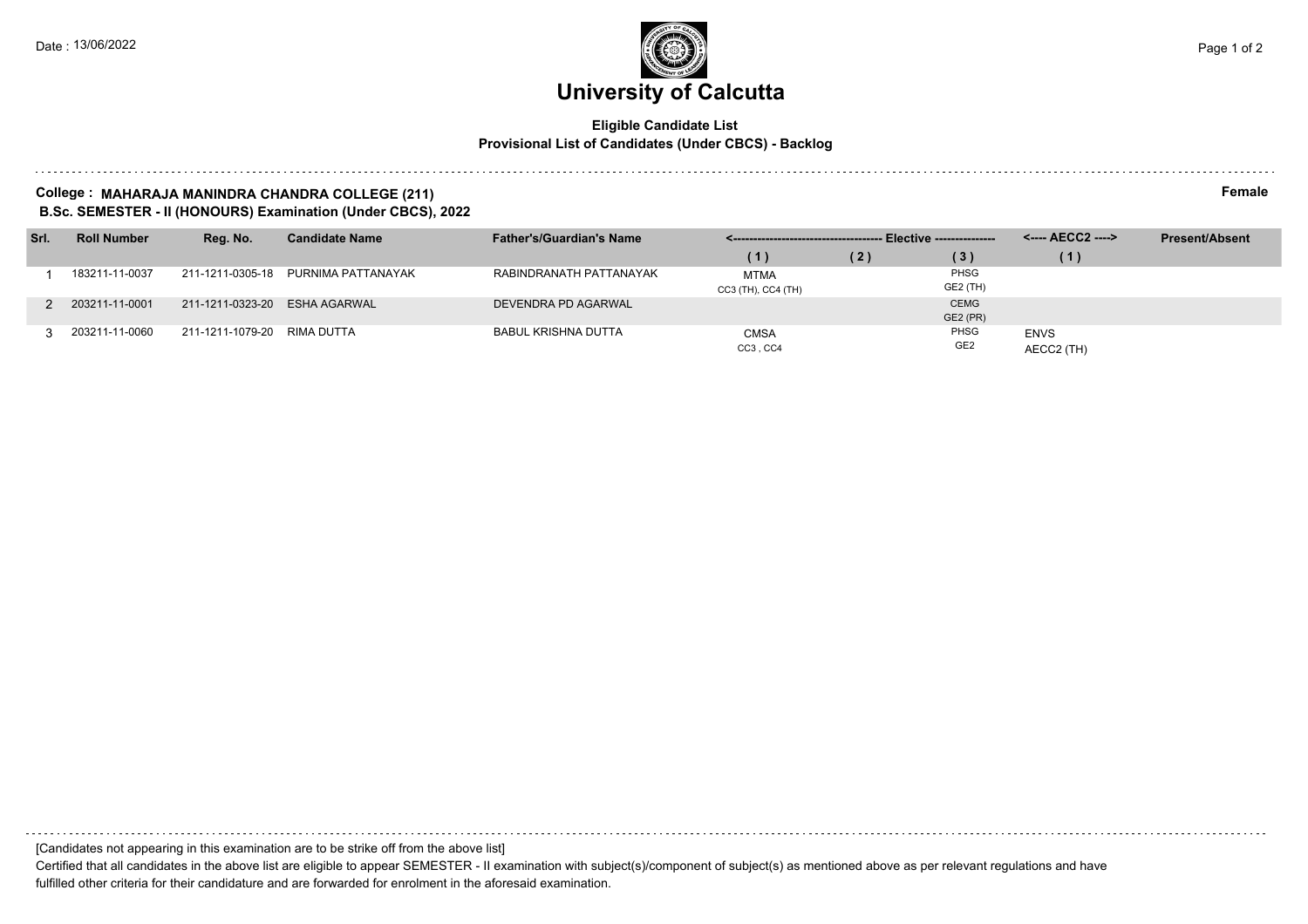#### **Eligible Candidate List Provisional List of Candidates (Under CBCS) - Backlog**

#### **College : MAHARAJA MANINDRA CHANDRA COLLEGE (211) Male B.Sc. SEMESTER - II (HONOURS) Examination (Under CBCS), 2022**

| Srl.           | <b>Roll Number</b> | Reg. No.                        | <b>Candidate Name</b>             | <b>Father's/Guardian's Name</b> |                                   |     |                                | <---- AECC2 ---->         | <b>Present/Absent</b> |
|----------------|--------------------|---------------------------------|-----------------------------------|---------------------------------|-----------------------------------|-----|--------------------------------|---------------------------|-----------------------|
|                |                    |                                 |                                   |                                 | (1)                               | (2) | (3)                            | (1)                       |                       |
|                | 183211-21-0007     |                                 | 211-1111-0280-18 ARIJIT MUKHERJEE | UTTAM MUKHERJEE                 | <b>CEMA</b><br>CC3 (TH), CC4 (TH) |     | <b>PHSG</b><br>GE2 (TH)        |                           |                       |
| 2              | 183211-21-0018     |                                 | 211-1111-0295-18 ANIRBAN SARKAR   | <b>SUNIL KUMAR SARKAR</b>       | CEMA<br>CC3 (TH), CC4 (TH)        |     | PHSG<br>GE2 (TH)               |                           |                       |
| $\mathcal{R}$  | 183211-21-0083     | 211-1112-0314-18 MONAJIT MISTRI |                                   | <b>PRANOB MISTRI</b>            | <b>MTMA</b><br>$CC3$ (TH)         |     |                                |                           |                       |
| 4              | 183211-21-0092     | 211-1114-0965-18 SUMIT MISTRI   |                                   | <b>MADAN LAL MISTRI</b>         | <b>MTMA</b><br>CC3, CC4           |     |                                | <b>ENVS</b><br>AECC2      |                       |
| 5 <sup>5</sup> | 183211-21-0110     | 211-1111-0903-18                | MD RAZI AHMAD                     | <b>MD AZEEM</b>                 | <b>PHSA</b><br>CC3, CC4           |     | <b>ELTG</b><br>GE <sub>2</sub> | <b>ENVS</b><br>AECC2 (TH) |                       |
| 6              | 193211-21-0025     |                                 | 211-1111-0345-19 AKASH CHOWDHARY  | <b>DADAN CHOWDHARY</b>          | <b>ELTG</b><br>GE <sub>2</sub>    |     |                                | <b>ENVS</b><br>AECC2 (TH) |                       |
|                | 193211-21-0070     | 211-1114-0371-19 SAHID REZA     |                                   | <b>AJIJUR RAHAMAN</b>           | <b>PHSG</b><br>GE2 (PR)           |     |                                |                           |                       |
| 8 I            | 193211-21-0092     | 211-1111-0272-19                | ANIKET BALMIKI                    | <b>SURESH BALMIKI</b>           | <b>PHSA</b><br>CC <sub>3</sub>    |     |                                |                           |                       |
| Q              | 203211-21-0100     | 211-1115-0410-20 MD WAHID REJA  |                                   | <b>MD YOUNUS ALI</b>            | <b>MTMA</b><br>CC <sub>3</sub>    |     | <b>STSG</b><br>GE <sub>2</sub> | <b>ENVS</b><br>AECC2      |                       |

[Candidates not appearing in this examination are to be strike off from the above list]

Certified that all candidates in the above list are eligible to appear SEMESTER - II examination with subject(s)/component of subject(s) as mentioned above as per relevant regulations and have fulfilled other criteria for their candidature and are forwarded for enrolment in the aforesaid examination.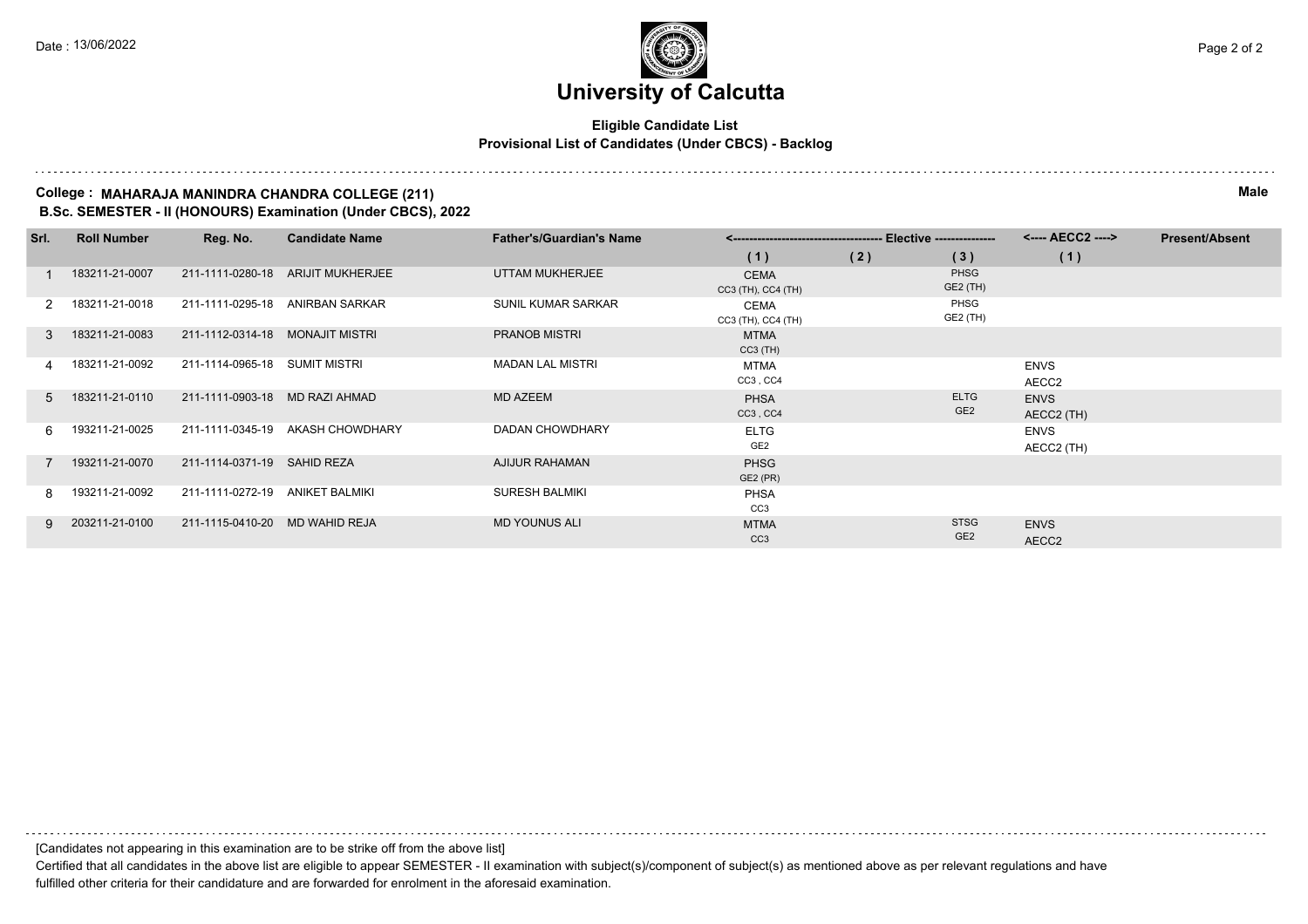#### **Eligible Candidate List Provisional List of Candidates (Under CBCS) - Backlog**

#### **College : MAHARAJA MANINDRA CHANDRA COLLEGE (211) Female B.Sc. SEMESTER - II (GENERAL) Examination (Under CBCS), 2022**

| Srl. | <b>Roll Number</b> | Reg. No.                      | <b>Candidate Name</b>            | <b>Father's/Guardian's Name</b> |                 |                 |                  |             | <b>Present/Absent</b> |
|------|--------------------|-------------------------------|----------------------------------|---------------------------------|-----------------|-----------------|------------------|-------------|-----------------------|
|      |                    |                               |                                  |                                 | (1)             | (2)             | $\left(3\right)$ | G I         |                       |
|      | 193211-12-0008     | 211-1211-0748-19 ANKITA GHOSH |                                  | SHIB SANKAR GHOSH               |                 |                 | <b>CEMG</b>      |             |                       |
|      |                    |                               |                                  |                                 |                 |                 | CC <sub>2</sub>  |             |                       |
|      | 203211-12-0023     |                               | 211-1214-0892-20 SUDESHNA MONDAL | SIBNATH MONDAL                  | <b>ZOOG</b>     | <b>BOTG</b>     | <b>CEMG</b>      | <b>ENVS</b> |                       |
|      |                    |                               |                                  |                                 | CC <sub>2</sub> | CC <sub>2</sub> | CC <sub>2</sub>  | AECC2 (TH)  |                       |

[Candidates not appearing in this examination are to be strike off from the above list]

Certified that all candidates in the above list are eligible to appear SEMESTER - II examination with subject(s)/component of subject(s) as mentioned above as per relevant regulations and have fulfilled other criteria for their candidature and are forwarded for enrolment in the aforesaid examination.